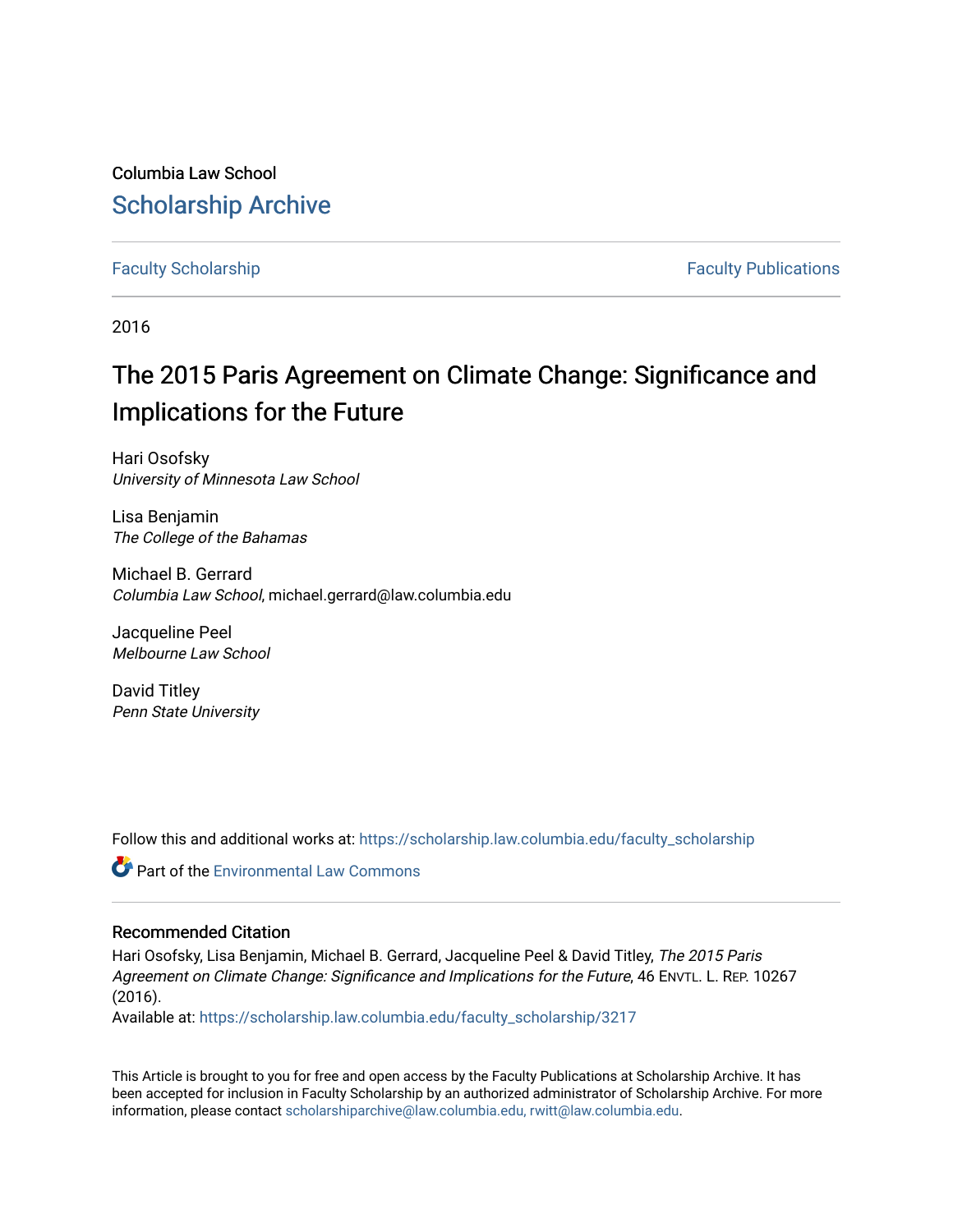### D I A L O G U E

# **The 2015 Paris Agreement on Climate Change: Significance and Implications for the Future**

### *Summary*

On December 12, 2015, nearly 200 countries created a major new agreement on climate change, accompanied by national commitments to act. The Paris Agreement has rightly been celebrated as a breakthrough, but was unquestionably constrained by the need for compromise, and its details will continue to be developed at the international, national, and local levels. On January 9, 2016, a panel of expert commentators and delegation members from a variety of national jurisdictions convened at the annual American Association of Law Schools meeting to analyze the Paris Agreement; they considered how the agreement evolved from prior efforts, the structure of its commitments, and its implications for the future. This Dialogue presents a transcript of the discussion, which has been edited for style, clarity, and space considerations.

**Hari Osofsky** (moderator) is a Professor at the University of Minnesota Law School, the Faculty Director of the Energy Transition Lab, and Chair of the American Society of International Law's observer delegation to the Paris negotiations.

**Lisa Benjamin** is an Assistant Professor at The College of The Bahamas.

**Michael Gerrard** is a Professor and Director of the Columbia Law School Sabin Center for Climate Change Law.

**Jacqueline Peel** is a Professor at the Melbourne Law School in Australia.

**David Titley** is a Professor of Practice in the Department of Meteorology at Penn State University.

**Hari Osofsky:** The Paris Agreement on Climate Change,<sup>1</sup> which is often referred to as historic, represents a major step forward in international negotiations, though I know our panelists have varying views about how much that major step actually translated into what is needed.<sup>2</sup>

We're going to first talk about the background to the agreement, including the climate science background. Next, we'll talk about the three primary issues that really came to a head at the end of these negotiations: namely, the level of ambition, differentiation, and financing. Third, we will turn to the agreement itself and analyze what it is legally and what that means. Finally, we're going to look at its implications, such as long-term implementation issues and economic transition issues.

Lisa Benjamin is an assistant professor at The College of The Bahamas, a member of the Bahamian national delegation to the United Nations Framework Convention on Climate Change (UNFCCC) Advanced Durban Platform (ADP) negotiations, and a member of the Compliance Committee (Facilitative Branch) of the UNFCCC. Michael Gerrard is director of the Columbia Law School Sabin Center for Climate Change Law and worked with the delegation of the Republic of the Marshall Islands at the Paris Conference. The Marshall Islands' foreign minister led the high-ambition coalition that the United States joined. Jacqueline Peel is a professor at the Melbourne Law School and a co-chair of the International Environmental Law Interest Group of the American Society of International Law. Last, but not the least, David Titley is a professor of practice in the Department of Meteorology at Penn State University, founding director of Penn State's Center for Solutions to Weather and Climate Risk, retired U.S. Navy rear admiral and originator of the Navy's Task Force on Climate Change, and former chief operating officer for the National Oceanic and Atmospheric Administration (NOAA). David will get us underway with a little background in climate science.

**David Titley:** There is ample evidence that the climate is changing. The question is why, and the answer is pretty simple. In 1842, Joseph Fourier figured out the basic physics of greenhouse gases. These gases ensure that not all the heat coming back out of the earth's surface escapes into space, but instead some is re-radiated back to the earth and to the lower atmosphere. That's the greenhouse effect. Parenthetically, the earth would be a frozen ice ball and uninhabitable without some greenhouse gases, but too high a concentration of these gases causes the earth to warm to levels not seen since before human civilization. John Tyndall and Svante Arrhenius continued to research this

<sup>1.</sup> U.N. Framework Convention on Climate Change, Adoption of the Paris Agreement, Dec. 12, 2016, U.N. Doc. FCCC/CP/2015/10/Add.1*, available at* http://unfccc.int/files/home/application/pdf/paris\_agreement.pdf.

The panelists spoke on behalf of themselves individually and not on behalf of any of the organizations they may have represented at the Paris negotiations.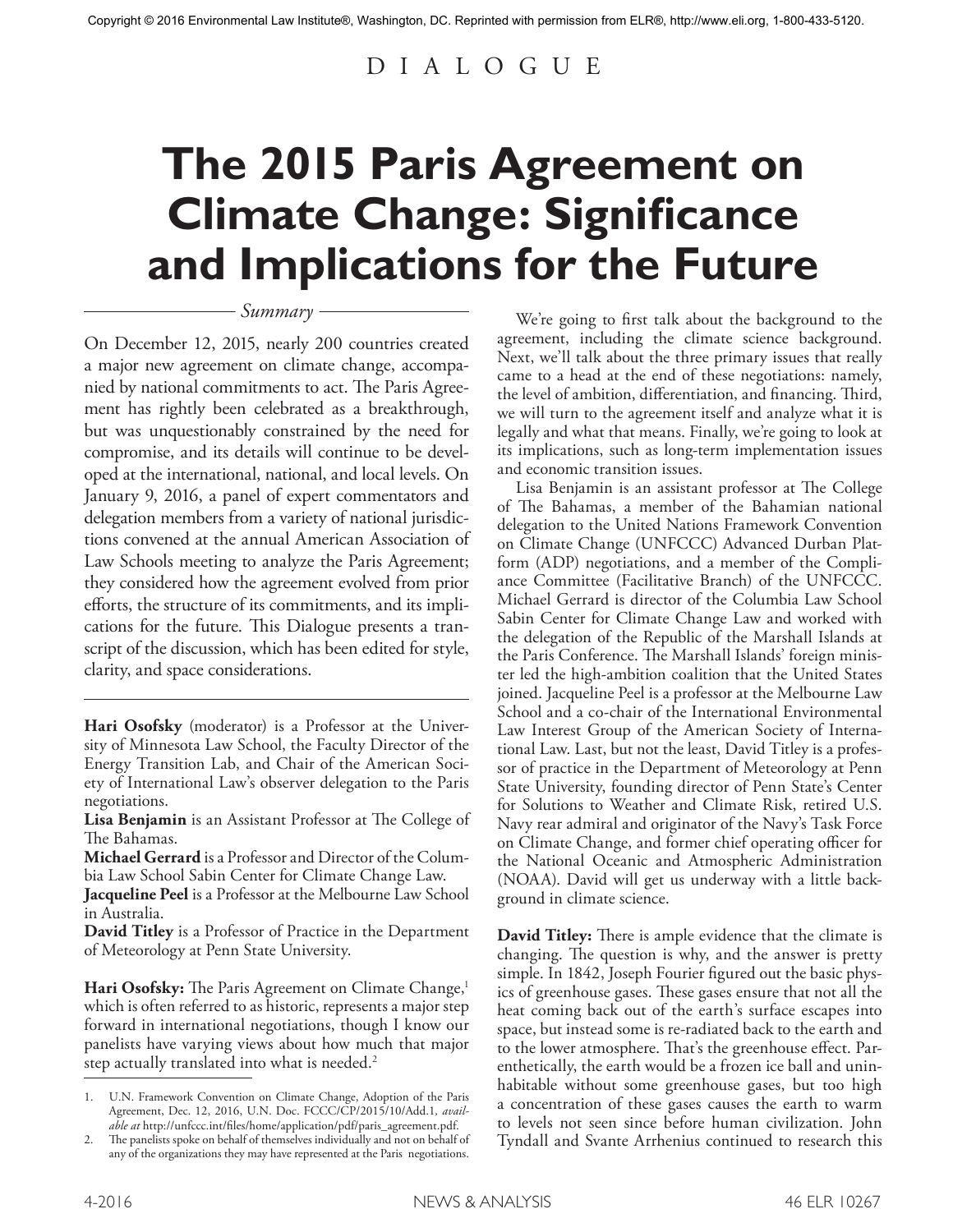46 ELR 10268 ENVIRONMENTAL LAW REPORTER 4-2016

subject in the 19th century. By 1896, the basics were very well-known and they have withstood the test of time in the science community. While there still are climate-related issues to research, the basic understanding of why the climate is changing is known very well. Sometimes, that point gets lost, but I think that's actually pretty important.

A seminal article in the history of change was James Hansen's 1981 *Science* article,<sup>3</sup> where he showed that the signal of global warming would become clearly detectable from natural climate change by the end of the century, with significant impacts on the polar ice sheets, global sealevel rise, and expansion of drought-prone areas in North America and Asia. Unfortunately, Hansen's predictions came true. Despite the overwhelming physical evidence of human-induced climate change, not everyone accepts this basic science.

I addressed climate science when I recently testified before Sen. Ted Cruz (R-Tex.) on climate change.<sup>4</sup> You'll hear some people say that since 1998, there's been no global warming. I used a graphic at the hearing and told the senator that while I'm probably just a "simple sailor," to me, it looks like the global warming pause has come and gone. Again, we know why because it's basic, simple physics. The question that our panel will address is, what do we do about it?

**Hari Osofsky:** Continuing with the background portion of our discussion, we turn to Jacqueline Peel, who will discuss the UNFCCC and a subset of meetings, negotiations, and agreements that form the backdrop of how we got to the Paris Agreement.

**Jacqueline Peel:** It's important when we look at the Paris Agreement to understand where we came from because it's been very much shaped by its history. We've been waiting for over 20 years for this kind of agreement to come about. The Paris Agreement is the latest evolution in the development of the international climate regime. The foundational treaty instrument of that regime is the UNFCCC, which was opened for signature at the Earth Summit in Rio de Janeiro in 1992 and came into force in 1994.<sup>5</sup>

The UNFCCC at the international level was, as the name suggests, intended just to set the general framework for dealing with climate change. It had, and still has, an objective of trying to stabilize greenhouse gas emissions to prevent what the treaty refers to as "dangerous anthropogenic interference" with the climate system. However, that treaty didn't do anything in terms of specifying particular actions, e.g., emissions targets that countries should undertake to reverse and address climate change. Thus,

since 1992, the international climate regime has been in an almost constant state of negotiation trying to agree to more specific standards for what countries should do. The first round of attempts came with the Kyoto Protocol in 1997, which adopted a model that had been successfully used in other areas of international environmental law, in particular in dealing with the problem of ozone, and tried to use that in the climate context.<sup>6</sup>

In the ozone context, we've been very successful in reducing ozone-depleting substances by having a series of targets that countries must meet across different timetables. Developed countries had to take the lead in terms of reducing ozone-depleting substances, with developing countries coming on board in a more phased manner. That was the model for the Kyoto Protocol. Developed countries took on targets; developing countries did not. However, the protocol did not come into force until 2005, stalled by the decision of the United States not to ratify the protocol. While the Protocol eventually entered into force with the participation of other developed countries, the U.S. nonparticipation seriously limited the scope for the Protocol to achieve its goals of emissions reduction.

The Kyoto Protocol limped on for many years. It was clear that a new model was needed—not the top-down approach that the Kyoto Protocol adopted, setting targets and requiring countries to meet those—but something different. What that something different might be began to emerge starting about 2009 and is the basis of the approach that we now have in the Paris Agreement. In 2009, the conference of the parties (COP) under the UNFCCC thought they were going to agree on a new climate agreement. This was the Copenhagen Conference that President Barack Obama attended and where all hopes of reaching a new agreement were dashed.

What emerged from the conference was a political declaration known as the Copenhagen Accord.7 It was a soft political instrument, but it set the basis for what we have now. It turned toward an approach where countries, rather than having obligations imposed under international law for them to reduce emissions, to achieve set targets across given timetables, would put forward their own contribution that they are going to make to reducing emissions and addressing the adaptation challenge.

The language of what those commitments are called has evolved over time. We now call them nationally determined contributions (NDCs). And from Copenhagen, there was a gradual process that recognized this transition from the top-down model of the Kyoto Protocol to a bottom-up process. That culminated in the Paris Agreement, which embodies the idea that countries will put forward their own NDCs as part of the global response to climate change.

<sup>3.</sup> James Hansen et al., *Climate Impact of Increasing Atmospheric Carbon Dioxide*, 213 Sci. 957 (Aug 28, 1981).

<sup>4.</sup> *Magnitude of Human Impact on Earth's Climate, Hearing Before the Comm. on Commerce, Science, and Transportation* (Dec. 8, 2015) (statement of Rear Admiral David W. Titley, USN (Ret.)). *See* http://climatecrocks. com/2016/01/16/watch-admiral-titley-deconstruct-ted-cruz/.

<sup>5.</sup> U.N. Framework Convention on Climate Change, May 29, 1992, U.N. Doc. A:AC.237/18 (1992), *reprinted in* 31 I.L.M. 849 (1992).

<sup>6.</sup> Kyoto Protocol to the United Nations Framework Convention on Climate Change, Dec. 10, 1997, U.N. Doc. FCC/CP/1997/L.7Add.1, *reprinted in* 37 I.L.M. 22 (1998).

U.N. Framework Convention on Climate Change, Copenhagen Accord, Dec. 18, 2009, U.N. Doc. FCCC/CP/2009/11/Add.1, *available at* http:// unfccc.int/resource/docs/2009/cop15/eng/11a01.pdf.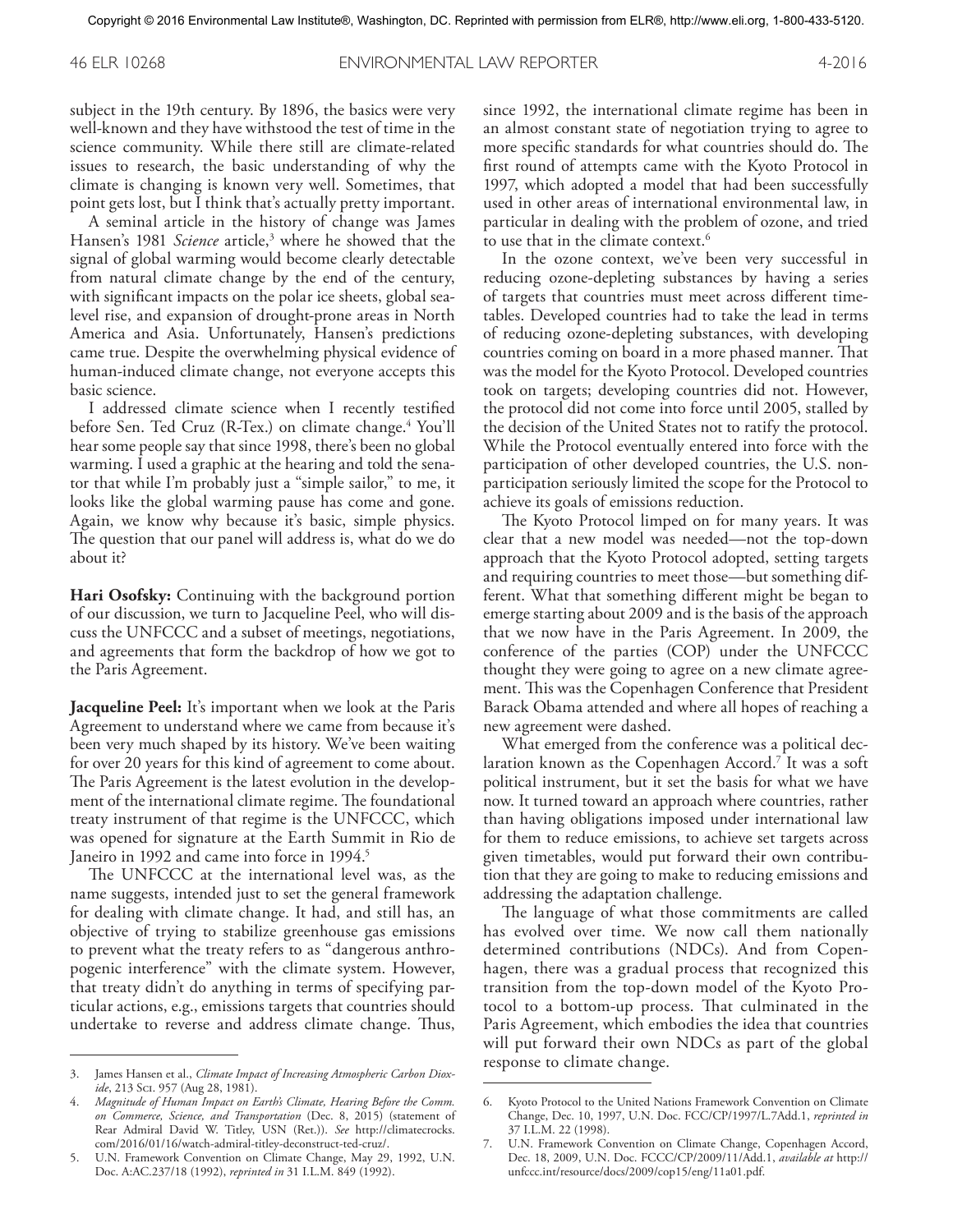So, two things that drove the eventual form of the Paris Agreement came from the history of what went before. First, dissatisfaction with the top-down model, or at least acceptance that it wasn't a model that was going to work in a climate context. Second, that it was hard to go it alone without the United States on board. Nonparticipation by the United States fatally wounded the Kyoto Protocol approach. There were extra efforts made with the Paris Agreement to accommodate the preferences of the United States, and that agreement was very much shaped by the need to ensure that there will be U.S. participation this time around.

**Hari Osofsky:** That transitions us perfectly to Mike Gerrard, who is going to talk about the structure of NDCs.

**Michael Gerrard:** As Jackie said, the Paris Agreement represented an abandonment of the top-down approach and the adoption instead of a bottom-up approach. Almost every country, about 96% of the emissions, came up with self-determined pledges for what they would do. They were all phrased in different terminology. The nongovernmental organization (NGO) Carbon Tracker and some others have tried to add up what those pledges would accomplish. The U.S. commitment, for instance, is to reduce greenhouse gas emissions against the 2005 baseline by 26-28% by 2025. Other countries phrased their commitment in different fashions. Some of them do it in terms of emission intensity. Some of them do it in terms of the percentage of energy that will be provided by renewable sources.

The pledges are completely voluntary and unenforceable, largely because, as Jackie said, the United States didn't want to have to submit this agreement to U.S. Senate ratification. The U.S. State Department knew that it wouldn't get ratified, so they were not willing to commit to anything more than they had already committed to in signing onto the 1992 Rio agreement. So, we have a collection of pledges that take us to a world that is not the 2º Celsius goal or 3.6° Fahrenheit goal, but instead is well above that. Nonetheless, it is still much better than what would have been business-as-usual. Those intended nationally determined contributions (INDCs) are one of the central parts of the Paris Agreement.

**Hari Osofsky:** Next up, Lisa Benjamin will talk about the growing emphasis on adaptation and, in particular, the transition into acknowledging the category of loss and damage that has taken place over the past few years.

**Lisa Benjamin:** I also want to make a short note on the whole process leading up to Paris about the INDCs and NDCs. Even though collectively and globally it was clear that there were obstacles to the United States signing onto a legally binding treaty or protocol or agreement, it was very clear before and during the Paris conference that it was very important to the Alliance of Small Island States

(AOSIS)8 to have legally binding commitments. Not contributions, but commitments to be housed in an annex to the Paris Agreement, and that was the position that was maintained for a long time. Even though the agreement did not end up with legally binding commitments, all parties were not very happy with what has happened in terms of NDCs. That point leads me into the two issues of adaptation and loss and damage (separate concepts in the Paris Agreement), which I was able to follow in some of the negotiations and meetings.

First, adaptation: There was a desire to have stronger language on adaptation so that there would be a global vision or global goal on adaptation. What that consisted of was a movement among several negotiating blocs to have countries submit, effectively, adaptation contributions. So, there will be plans that are submitted on adaptation, and the language that is included in those plans is really up to the parties to determine, but there was a general movement to raise adaptation to the level of mitigation to ensure they're considered equally, particularly with respect to financing. Financing for adaptation was an important issue. Financing language, for a long time, was included in its own section as well as in other areas of the drafts, such as in the adaptation section, and then it was consolidated to one area on finance once people were comfortable with the finance section.

Second, the concept of loss and damage has been included in the Paris Agreement. That is a really significant achievement, although the novel language on loss and damage in the agreement has been watered down significantly from what was originally submitted. The concept of loss and damage is that which exceeds a country's ability to adapt. It goes beyond what you're capable of adapting to. It was very important, particularly for vulnerable countries including members of the AOSIS, to have the concept of loss and damage removed from the concept of adaptation. It originally appeared in the Cancun Adaptation Framework $^9$  and thus was caught under the adaptation language. It was a real achievement to have a separate section on loss and damage.

The original language on loss and damage that was submitted in the intersessional meeting in September 2015 on behalf of least-developed countries included compensation for loss and damage. It included a displacement coordination facility specifically in the agreement. What was called for was a separate international mechanism on loss and damage. We didn't end up getting that. Effectively, what has been achieved in the Paris Agreement is the Warsaw Implementation Mechanism<sup>10</sup> plus (WIM+), that is, the ability to expand on the mandate of the WIM

<sup>8.</sup> For more information on AOSIS, see www.aosis.org.

<sup>9.</sup> U.N. Framework Convention on Climate Change, Cancun Adaptation Framework, Mar. 15, 2010, U.N. Doc. FCCC/CP/2010/7/Add.1, *available at* http://unfccc.int/resource/docs/2010/cop16/eng/07a01.pdf.

<sup>10.</sup> U.N. Framework Convention on Climate Change, Warsaw International Mechanism for Loss and Damage Associated With Climate Change Impacts, Jan. 31, 2015, U.N. Doc FCCC/CP/2013/10/Add.1, *available at* http://unfccc.int/resource/docs/2013/cop19/eng/10a01.pdf.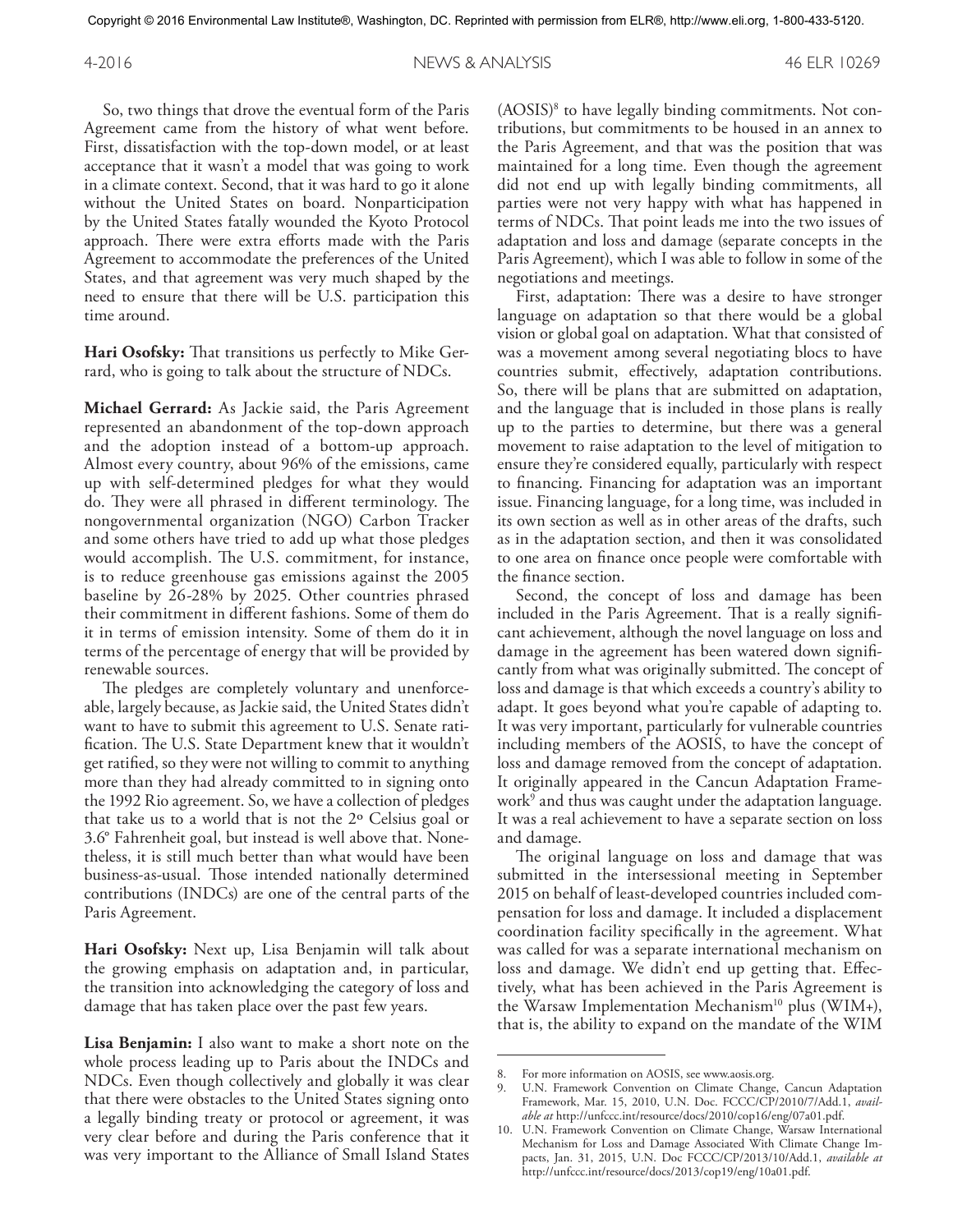46 ELR 10270 ENVIRONMENTAL LAW REPORTER 4-2016

itself. That's not an ideal result, but it's better than what some of the options were, such as no language for loss and damage in the Paris Agreement at all. It was a hard-fought struggle to get language on loss and damage in the Paris Agreement itself.

What has happened, though (and this reflects the redline on the other side for a number of developed countries), was that liability and compensation for loss and damage was specifically excluded in the COP decision language, so the exclusion language is not in the Paris Agreement itself. If you look at the COP decision language, liability and compensation is excluded for loss and damage.

**Hari Osofsky:** This is a helpful sequence from science to the agreement to the NDCs to the adaptation and loss and damage issues. I will build upon this discussion by talking about three things: the process, inclusiveness, and shifting multilateralism in broader geopolitical context.

The Paris Agreement builds on the lessons learned from the difficulties faced by the Kyoto Protocol and the Copenhagen negotiations. As Jackie noted, the Paris Agreement was the next step in moving beyond the two-track model represented in the Kyoto Protocol. Negotiators recognized that there had to be a level of differentiation, but the original structure of Kyoto wasn't working because of the countries that wouldn't get on board. In addition, one of the hard lessons of the Copenhagen negotiations was that the consensus-based process by which these agreements were made wasn't working. A few countries were able to block almost 300 countries. So, one of things that happened after Copenhagen was an evolution toward what was known as the fast gavel. The idea is that the chairs assess the room and figure out if the level of dissent is low enough that they can gavel in an agreement as consensus even if there is not unanimity.11 This changing idea of the requirements of consensus is an important part of how the Paris Agreement was able to happen.

One of the most intriguing moments (which wasn't that obvious if you were watching it on television because the cameras were showing the front of the room) was the one following the President of the COP approving the agreement. After a few minutes of rapid corrections—which included the change back from "shall" to "should" in Article 4 to accommodate the United States<sup>12</sup>—President Laurent Fabius looked down and said that he saw that parties wanted to comment. He then explained that what he was going to do was move the session from the Comité de Paris to the final COP meeting and then allow all comments. So, he closed up the Comité. He then opened up the COP and immediately banged the gavel and said that the agreement is decided.

There was a moment in the back of the room that you don't see—maybe five seconds where people who weren't in the know about what the COP president was doing were glancing back and forth saying, "Wait, did he just. . . ? What? He just. . . !"—and then all of a sudden, the room exploded in a standing ovation. As it turned out, only Nicaragua objected, making it clear that it would not block consensus, but that it wanted to be able to comment further on why a 1.5 degree goal was crucial prior to a decision. That one country pushing back was not enough to derail the consensus agreement or celebratory speeches by country after country.13 So, the "fast gavel" of "almost consensus" has been a real procedural change that made a difference in Paris.

It's also worth mentioning that something really apparent at the meetings is the concentric circles of access. When the negotiations reach the latter stages at an important meeting like this one, there is absolutely no access for nonparties to the meat of what is going on with the negotiations (in a less important meeting, there's more access). Not only that, but generally, the number of participants from any given party allowed to be in the room during these final stages of the Paris negotiations was limited.

What that meant was there was a very small handful of people actually in the negotiations at that point. Other entities were influencing them by sending backchannel input. For example, the Business and Industry NGOs (BINGOs) were sending comments into the negotiations every time a new draft came out, identifying changes they wanted. So, the process involved a small set of people from each party participating, and then another circle of the outer waiting parties. Lisa will talk later about the difficulties those concentric circles of access cause for small delegations participating in the negotiations.

The next circle out was people who had what was known as Blue Zone access; they were official observers. There were thousands of people with that status. And then there was another access circle of the thousands of people who couldn't even get into the complex, who were all over Paris during these negotiations and participating in other civil society events. There were a lot of side events going on both inside the Blue Zone and beyond.

When I first started in academia and was writing about the regulatory impact of climate change litigation, a senior professor asked me, "Don't you know climate change is about treaties?" I think there's been a growing recognition over the past decade that addressing climate change is about more than just treaties. In particular, parallel to the international negotiations among the nation states, there has been, ever since Bali, a series of agreements and meetings of sub-national actors, cities, and states who are making their own agreements and commitments using their governmental authority. At the same time, there are numerous businesses involved. In the aftermath of Paris, there have been over one thousand nonstate actors who've made a variety of commitments around the 2-degree goal.

<sup>11.</sup> Lisa Friedman, *A Near-Consensus Decision Keeps U.N. Climate Process Alive and Moving Ahead*, E&E Pub., Dec. 13, 2010.

<sup>12.</sup> John Vidal, *How a "Typo" Nearly Derailed the Paris Climate Deal*, GUARDIAN: Env't Blog (Dec. 16, 2015), http://www.theguardian.com/environment/ blog/2015/dec/16/how-a-typo-nearly-derailed-the-paris-climate-deal.

<sup>13.</sup> Video, Conference of the Parties, 11th Meeting, Dec. 12, 2015, http:// unfccc6.meta-fusion.com/cop21/events/2015-12-12-17-26-conference-ofthe-parties-cop-11th-meeting.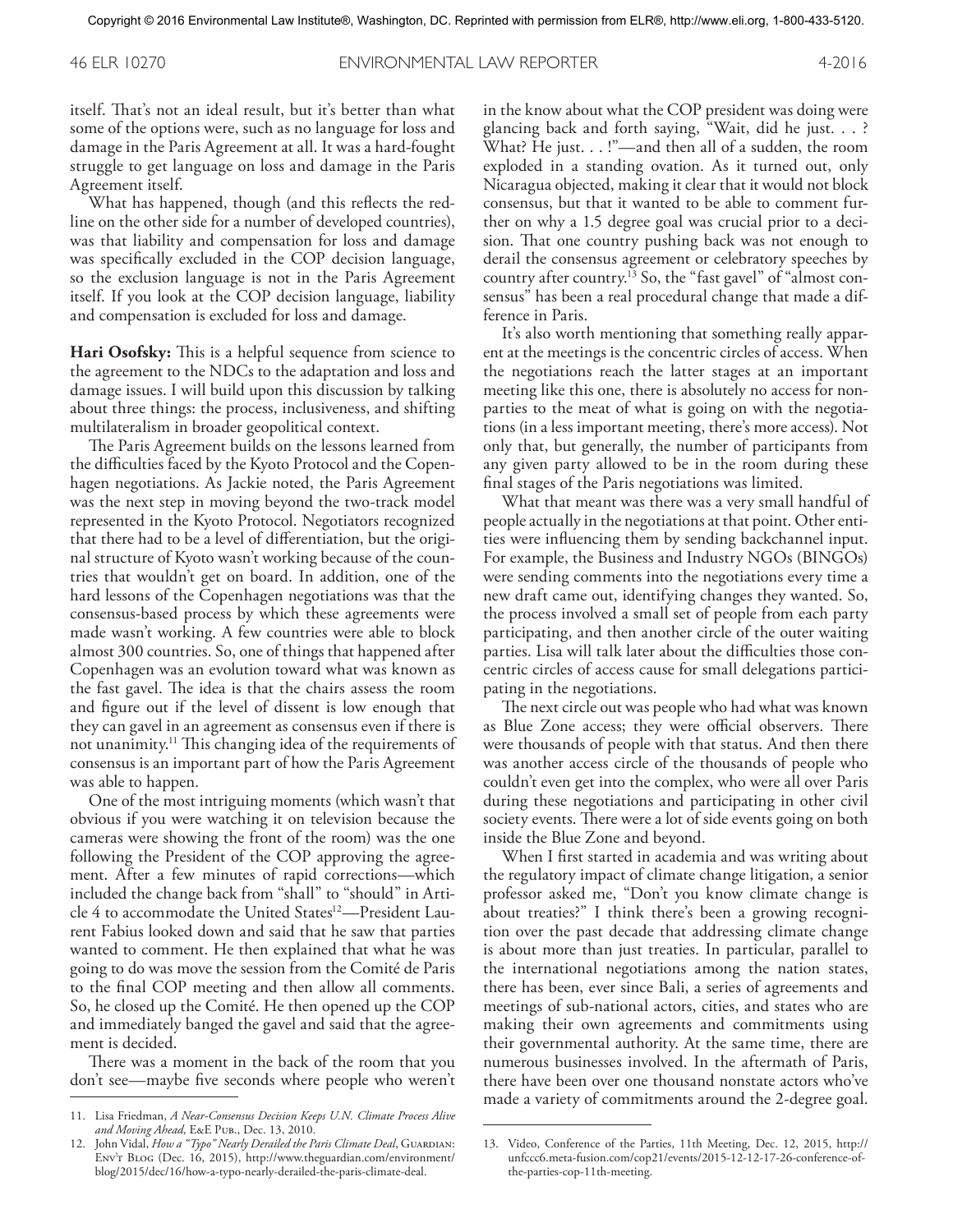The final point I want to make is about the shifting geopolitics of the agreement. For a long time, as Lisa's reference to AOSIS highlights, countries have grouped themselves into negotiating blocks at these meetings. One of the interesting shifts in the Paris negotiation was how the coalition of ambition emerged and broke down divides among the traditional negotiating units (even though those negotiating units still formally existed and made presentations at the plenary sessions). You suddenly had major developed countries working together with the small island states, and more and more countries joining. One of the turning points was when some of the large developing countries from the Group of 77 (G-77), which represents a diverse set of developing countries,<sup>14</sup> came in as well; Brazil's decision to join the group was particularly crucial.<sup>15</sup> That recreation of the coalitions and the geopolitics of the meeting really helped get the agreement done. It was particularly striking when the Venezuelan representative spoke at the end, celebrating key women and the agreement. She was one of the people who had been a blocker at Copenhagen. That was a great moment, as was the United States and China speaking back-to-back in support.<sup>16</sup>

I'm going to turn our focus now to the key negotiating points at Paris. In particular, in the last week, it had boiled down to three main issues: the level of ambition, differentiation among parties, and financing. The level of ambition focused on what the temperature goal would be, and how countries would reach that goal. Regarding the second issue, if you're moving away to some extent from a twotrack model in which only Annex One countries (major developed countries) have binding targets and timetables to a more universal set of obligations, how do you differentiate? Finally, we will discuss the financing that was absolutely crucial to the developing countries for mitigation, adaptation, and loss and damage.

Dave will talk first about one of the big debates that happened over the goal of keeping global warming to a 2-degree Celsius increase. Midway in the conversation, there were three options on the table: a 2-degree goal, a 1.5-degree goal, and what they eventually agreed to, which was a 2-degree goal with an aspiration toward 1.5 degrees, the compromise solution.

**David Titley:** When we talk about this 2-degree or 1.5-degree goal, probably the kindest thing you can say is that they are shorthand. An analogy might be, if you work in the Arctic, your whole Arctic program gets boiled down to how many ice breakers you have. What makes the shorthand attractive is that it's something people can grasp; it's something that you can more or less measure and you can more or less track.

When somebody tells you 2 degrees (Celsius) is kind of dangerous, but 1.5 degrees is okay, this is like measuring with a micrometer and then cutting with an axe. The reality is that we don't know exactly where these are. It's like a five-, six-, or seven-dimensional problem. If you're talking about heat as heat stress, the numbers that people are talking about, these shorthand figures are probably okay. It's probably a reasonable degree of confidence. We have an idea what extreme heat would look like in a 1.5-degree world or a 2-degree world.

But then, when you get into things like precipitation, well, how many flash floods are going to be an issue, because another law of basic physics is that for every degree you warm up the lower atmosphere, it can hold more water vapor. Periodically, all that water vapor decides it's tired of being a cloud and wants to become a flash flood and rain. That triggers a whole cascading series of events.

The paradox is that while you have more rain when it comes, it's easier to get droughts too. And again, how many more droughts are you going to have with a 1.5-degree or 2-degree increase in lower atmosphere temperature? We could make some guesstimates on that. The one that's really hard to get to with these shorthand numbers is the sea-level rise, and if you're a small island country, it's arguably one of the most important things to try to understand.

On a multi-century timescale, there are many credible climate scientists who believe that we have already locked in multi-meter sea-level rise. What that means in English is 10-20 feet of sea-level rise. Think about Lower Manhattan. Think about Miami. Go through the Marshall Islands. Go to Vanuatu, Tuvalu, name your island, a number of the Caribbean islands. These are existential threats for those locations. If we've already locked it in, then 2 degrees or 1.5 degrees isn't really going to help. Now, the question is, what do we do? Who caused it and who pays for it? All those issues come to the fore.

I think almost everybody agrees that less warming is better than more warming. There will be fewer unexpected cascading consequences with less warming than more warming. The risks of bad things happening are frankly on the bad side. The biggest risk in climate change is that we are underestimating the sensitivity and the cascading effects. Not that we're a bunch of Chicken Littles screaming that the sky is falling. When you look at the science behind the International Panel for Climate Change (IPCC), it's the consensus of a consensus of a consensus. Everybody has worked on committees and knows what revolutionary far-sided documents those things produce, right? That's the IPCC. If anything, the IPCC is more of a trailing edge than a leading edge on climate.

The risks are that even at a 1.5- or 2-degree increase, we're in for a much bumpier ride than we think. But to the point that less is better than more, I think everybody can sign onto that. In the next section, we're going to talk about how you get there, because that is a huge challenge. Understand that while we do know the basics, the specific impacts on a given country, a given region, or a given loca-

<sup>14.</sup> UNFCCC, Party Groupings, http://unfccc.int/parties\_and\_observers/parties/negotiating\_groups/items/2714.php.

<sup>15.</sup> Joel Kirkland & Jean Chemnick, *Brazil Breaks From Longtime Group: Joins "Ambition" Coalition*, Greenwire, Dec. 11, 2015, http://www.eenews.net/ stories/1060029407.

<sup>16.</sup> Video, Conference of the Parties, 11th Meeting, *supra* note 13.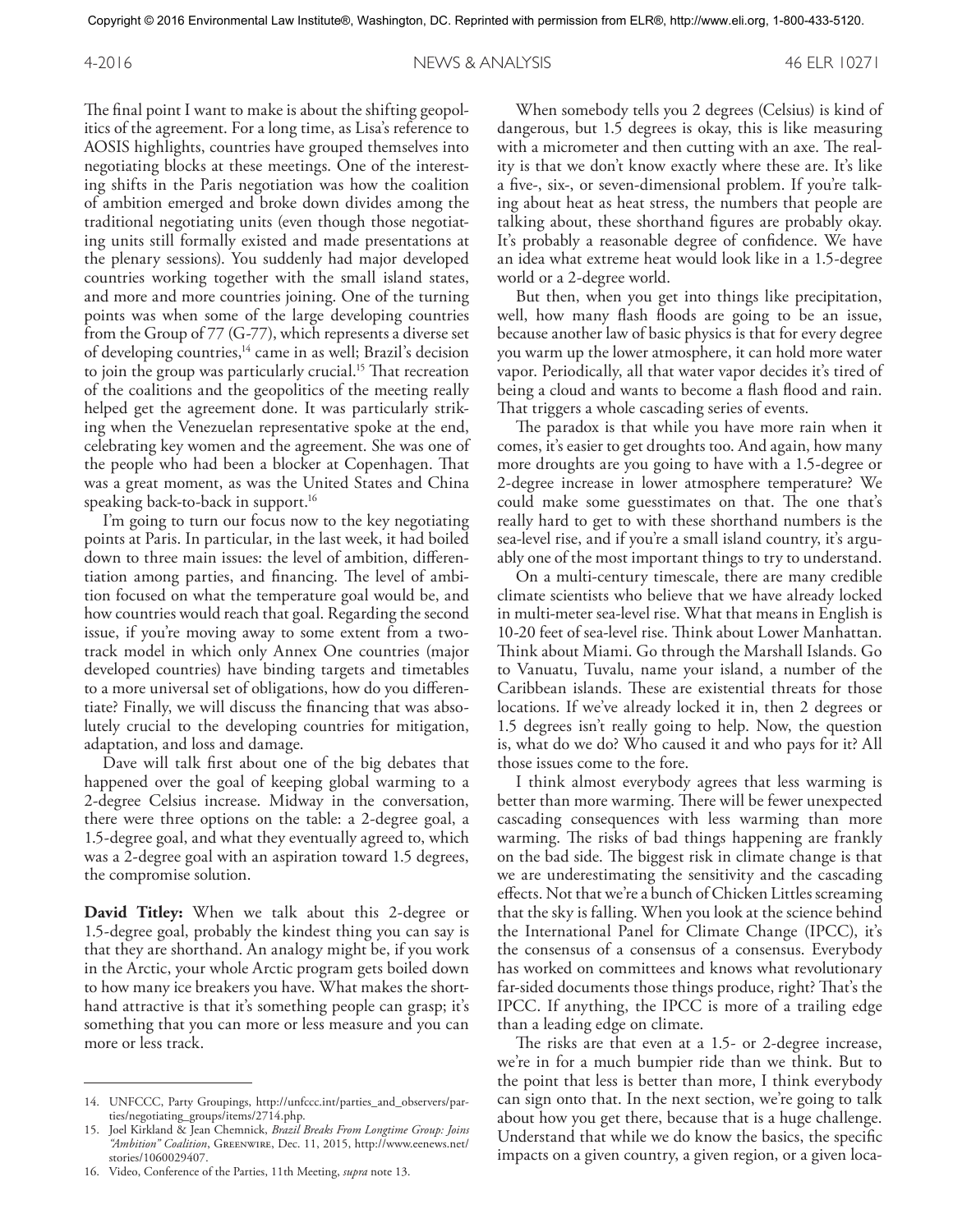tion are still very complex to understand. There are multiple impacts. And while the shorthand is something that we can try to put our hands around, let's not fool ourselves by believing that shorthand really encompasses all adverse climate impacts, and that if we keep to a certain number, life is good.

**Hari Osofsky:** The next panelist presentations will put together those three key negotiating issues (level of ambition, differentiation, and financing) with the agreement itself. I will play my usual cleanup role as moderator. Specifically, I was tasked with talking about what is legally binding in the agreement.

**Jacqueline Peel:** I just want to clarify. Dave was talking about the science behind the 1.5-degree versus 2-degree Celsius goal. The legal context for that is the Paris Agreement. Probably one of its signature achievements is that one of its objectives is to hold the increase in the global average temperature to well below 2 degrees and to pursue efforts to limit the temperature increase to 1.5 degrees above pre-industrial levels.

Part of the reason that that's been regarded as so important is because in the lead-up to the negotiations, 2 degrees had been regarded as basically what we're aiming at. Most people had disregarded the 1.5-degree goal, except small island states who were negotiating for it as hard as ever because sea-level rise associated with 2 degrees warming would pose an existential threat to those countries. So, it's important to realize that whatever the science is in terms of what those temperature goals actually mean, in the legal agreement we have a step forward in recognizing more ambitious goals.

Mainly though, what the Paris Agreement is, beyond the long-term temperature goal, is a process for how countries are going to get there over time. An important part of that process, besides setting the NDCs, is what is known in the agreement as the global stock-taking process. Essentially, this is a five-year cycle, a business planning kind of model where you say this is what we're going to do, and everybody meets to bed down their next NDCs two years before they are supposed to agree formally on what they're going to do over the next cycle. They will put their plans on the table, and then they agree on what their NDC will be for the next cycle. And those cycles will continue every five years into the future. This agreement doesn't have an endpoint, unlike previous agreements such as the Kyoto Protocol that had definite time frames that expired, and then the concern was, well, what happens next?

The hope of this agreement is that, by introducing a process where countries have to come together on a regular basis, they have to, in a transparent fashion, put on the table the actions and contributions that they want to make; they are assessed in light of the best available science; they're assessed in light of equity concerns; and the hope is that this collective process will enable countries to ratchet up over time what they're doing to address climate change.

At the moment, where we're heading in terms of temperature rise, is well above 2 degrees. We are nowhere near the 1.5-degree goal. For this to be effective, you'd have to have a significant increase in ambition over time. But nobody really knows whether that's going to occur. It's largely an experiment and we'll have to see whether this new model forces countries to do more than they have in the past.

**Michael Gerrard:** I'll talk about financing. In Copenhagen in 2009, the agreement was that the developed countries, beginning in the year 2020, would come up with almost \$100 billion per year for adaptation and mitigation measures in the developing countries. There was no definition of which countries would pay how much or where it would go. There was a lot of attention devoted to creating the green climate fund, which, with various other financial instruments that would take in the money and disburse it, had very little definition of exactly where it would come from or where it would go. This was a subject of considerable discussion in Paris, but it didn't go a whole lot further.

If you look at the actual agreement, it said that developed countries are the donors. They're the ones coming up with the money intended to continue their existing collective mobilization goal through 2025. That's \$100 billion per year in the context of meaningful mitigation actions in transparency and implementation. Prior to 2025, they'll set a new collective quantified goal from a floor of \$100 billion per year, taking into account the needs and priorities of developing countries.

So, that's about it. There are lots of problems with that. One is that the \$100 billion per year is too little even for adaptation. There was a World Bank study around 2008 that talked about \$100 billion per year being needed for adaptation alone, but all the estimates since then are much higher, particularly since it appears there's a very good chance we'll blow past the 2-degree goal. With mitigation, the definitions are so loosey-goosey that they're depending a lot on private money, so private money that goes to solar and wind in developing countries counts against this goal.

The bottom line is there's not nearly enough money talked about here, and there's no clarity at all on where that money is going to come from. Had there been an attempt in the agreement to say the United States comes up with \$30 billion per year, and Europe with such and such, it would have all blown up, that would have been impossible. So we, on the financing side, have an extremely loose and vague set of commitments.

**Lisa Benjamin:** I'll touch on the level of ambition, which is really the key redline with loss and damage for AOSIS, and a little on differentiation. Just to give you some context, about 80% of The Bahamas is less than one meter above sea level. We're extremely vulnerable to sea-level rise as well as other impacts from climate change. I agree with Jackie that the Paris Agreement is really a process-based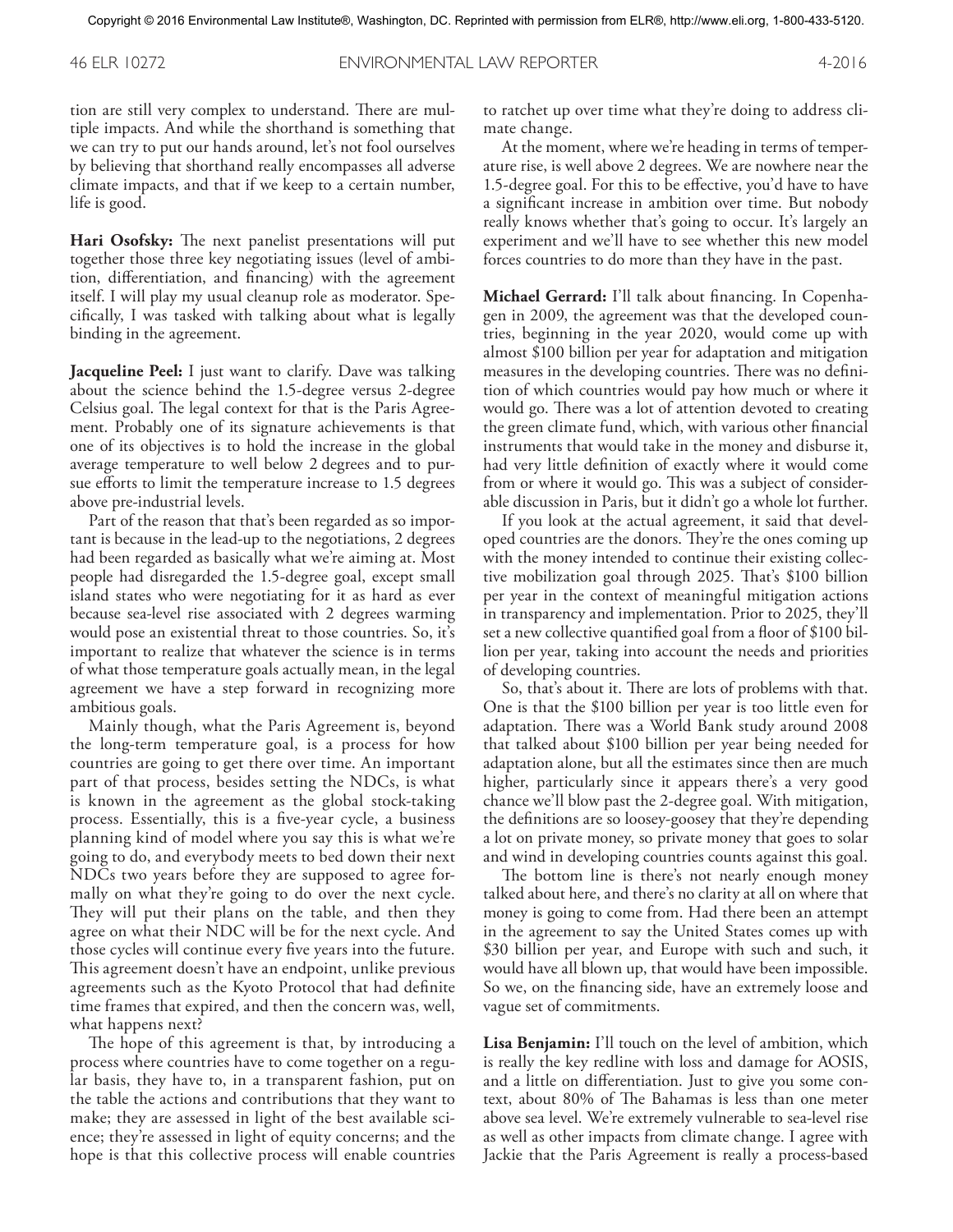agreement. There's very little in the way of substantive obligations in terms of ambition. That's why AOSIS always had a redline on a global temperature goal of below 1.5 degrees. We didn't get "below 1.5," and in fact, the 1.5 temperature goal is an aspirational goal in the agreement. Additionally, there is no obligation on countries to ensure that their collective NDCs meet the global temperature goal that's been established in the Paris Agreement at all, so we're really in a voluntary situation.

One of the stories that really hasn't been told about the 1.5-degree goal is that it resulted from an AOSIS-led campaign that originated in the Cancun 2010 meetings to initiate what's called the 2013-2015 scientific review, which ended up in a structured expert dialogue (or SED) that was tasked to review the current 2º Celsius global goal against a 1.5º temperature goal because, effectively, nobody was taking the 1.5 goal seriously at all. The mandate of the 2013- 2015 review was to conclude in 2015, particularly so that the Paris Agreement ADP negotiators and the COP could take the results of the SED into account when considering the global temperature goal.

I wasn't able to attend the subsidiary body for implementation (SBI) and subsidiary body for scientific and technological advice (SBSTA) plenary meetings in the Paris negotiations, but those subsidiary bodies were tasked with assessing the outcomes of the SED. Effectively, even though the Durban Agreement<sup>17</sup> says that the Ad Hoc Working Group on the ADP has to refer the outcomes of the SED to the COP for consideration, parties within SBI and SBSTA refused to agree to have the SED review forwarded to the COP because they specifically did not want the 2-degree temperature goal to be reviewed and, effectively, the level of ambition to be raised in the Paris Agreement. It was a really hard-fought struggle and I think it was the high-ambition coalition that really broke the deadlock on the long-term temperature goal. It was a five-year struggle to get this global temperature goal in the agreement. It's in there, but it's really only a marker of the ambition gap, and it will remain a marker of the ambition gap for years to come.

In terms of differentiation, Article 4.4 is the one that really sets out differentiation between developed and developing countries. Developed countries have some obligations for absolute economywide emissions reductions in their NDCs, whereas developing countries' obligations are for only economywide reductions and not absolute emission reductions. This language is better than the differentiation that had been in the agreement before, where developing countries were saying we're not committing to doing anything economywide if we don't get financing for it. The United States has a particularly unique role in that. AOSIS wanted everybody to commit. AOSIS didn't want a lot of differentiation on reduction targets because every-

17. U.N. Framework Convention on Climate Change, Report of the Conference of the Parties on Its Seventeenth Session, Held in Durban From 28 November to 11 December 2011, U.N. Doc FCCC/CP/2013/10/Add.1, *available at* http://unfccc.int/resource/docs/2011/cop17/eng/09a01.pdf.

body has to really reduce in order to get to the temperature goal that AOSIS was negotiating for survival. Effectively, 1.5 is a survival line for us.

**Michael Gerrard:** Since Article 4.4 is so important, let me just read the words: "Developed country parties should" now, this word "should" is really important because the prior draft said "shall." Just a couple of hours before the gavel fell, the U.S. negotiators said, wait a minute, we really hate the word "shall" here because "shall" might require us to go to the Senate, and we don't want to go to the Senate. So, the language was changed to "should."

"Developed country parties should continue taking the lead by undertaking economy-wide absolute emission reduction targets." So, the developed countries now, as before under the Kyoto Protocol, are the ones that need to be leading, and they need to reduce their absolute emissions. Their emissions can't grow. "Developing country parties should continue enhancing their mitigation efforts, and are encouraged to move over time towards economywide emission reduction or limitation targets in the light of different national circumstances."

Now, you could count four, five, six, maybe seven weasel words in that sentence. It keeps on getting softer and softer from the cumulative effect of all these weasel words. So, there's no obligation on the developing countries to actually reduce their emissions levels, but several pledged to moderate their growth or take other measures. As Lisa quite rightly said, this is one of the major places where we have differentiation continuing. We no longer have stark Annex 1 and Annex 2. You're not in one or the other, but we do still have that concept built in.

**Hari Osofsky:** I've been given the task of parsing out the question of what exactly it means that the agreement is legally binding. A lot of it comes down to the distinction between a treaty under international law and a treaty under U.S. law. The Paris Agreement is structured as an annex to a decision by the 21st COP to adopt it.18 The Paris Agreement itself is a treaty under the Vienna Convention on Treaties and will be going through a ratification process in April. The reason for the delay is to prepare official versions in all of the languages.

One of the lessons learned from Kyoto was that it was very clear to the countries of the world that they wanted the United States on board. It was also very clear at the negotiations that the United States, at least as represented by the executive branch, wanted to be on board. Throughout the negotiations, not only did you have the United States by the second week joining the high-ambition coalition, but you also had a very active U.S. center. Within the big sprawling context of the Blue Zone, the different countries had centers that put on programs. The U.S. center had continuous programs on climate science going on in the background, and panels showing actions that the execu-

<sup>18.</sup> U.N. Framework Convention on Climate Change, Adoption of the Paris Agreement, *supra* note 1.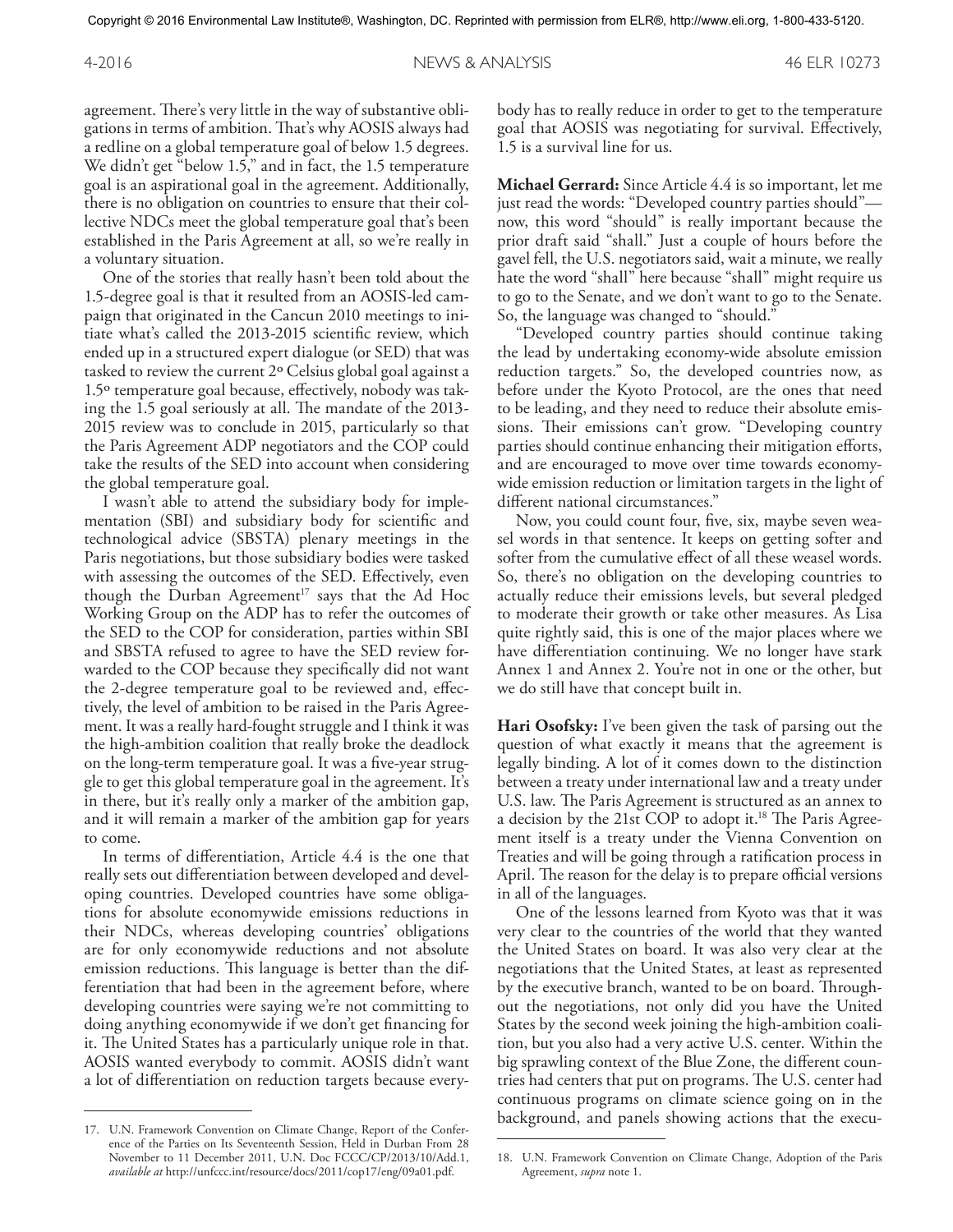tive branch, different states, and businesses were taking to address climate change.

It was very clear that the United States, represented by its federal executive branch and other domestic climate change leaders at the conference, was trying to counteract the messages that dominated by the U.S. domestic political newsfeed, which was obviously in the backdrop of all this. As the United States joined the high-ambition coalition, Senator Cruz was holding hearings on climate change science and Donald Trump was talking about not letting Muslims immigrate, et cetera. Every country went absolutely as far as it could under its political constraints to get to this agreement. It was the most ambitious agreement possible given the various internal political constraints facing each of the countries.

One of the things heard over and over again in the speeches and halls was that this was not a perfect agreement, but it was a good agreement. In particular, negotiators were constrained by wanting to structure an agreement that the United States could join. For those of you who want to read about this issue in more depth, both David Wirth and Dan Bodansky have written detailed analyses<sup>19</sup> of what can be done through executive agreement rather than through a treaty under U.S. law. Essentially, what was being parsed at the conference was making sure that all the language that had "shalls," the binding language in the binding part of the agreement that was a treaty under the Vienna Convention on Treaties, would already be covered by the obligations that the United States had taken on by becoming party to the UNFCCC. All of the "shoulds," the suggestive but not legally binding obligations, the soft law elements of the treaty, were things that go beyond that, either under U.S. domestic law or existing U.S. treaty obligations, and that was to sidestep having to seek Senate approval.

Now, there may be litigation because some members of the Senate aren't happy about this. But that's essentially legal parsing that took place in the creation of the agreement, so that it was legally binding as a matter of international law. Also, the United States is joining it as a matter of international law, but doing so under the executive's authority to join international agreements rather than under the Senate's treaty power.

The final thing I want to mention is the human rights provision. That was not a massive operational provision, but it was a major point of media attention and political contention. I think there was a fairly strong sense going into the negotiations that it was probably going to end up where it ended up. Most people thought that human rights were going to get into the agreement, but only in the preambular language and not in the operational language. There was a huge, but ultimately unsuccessful, push by a

number of countries to try to get human rights into the operational language. It's not entirely clear what some of the obligations are; there's a mushiness to the agreement. It's not entirely clear what the implications would've been if human rights had been included in the operational rather than in the preambular language. Part of the reason it's not entirely clear is because there's already a pretty good set of documentation in various international agreements and by international bodies recognizing that climate change can have human rights implications. That's reasonably well-established in a number of international settings at this point, that you can apply existing rights in a variety of ways to climate change. So, even though the human rights community would have preferred it in the operational language, in terms of being able to bring human rights claims based on climate change, there's already quite a bit there that can probably be used.

With that, I want to turn to our final topic: Where do we go from here? There was a moment of celebration in Paris, a standing ovation, and country after country speaking for hours afterwards. But the real question is now that the rubber meets the road, where are we going to take things?

**David Titley:** I absolutely agree with Hari and many others who have said that this is the best agreement that we could have achieved, given every country's internal constraints. Fundamentally, this is risk management. There are no guarantees at any arbitrary target exactly what the consequences will be, but we do know that the more ambitious the target or the lower the temperature, the greater the chance that the risks will be manageable.

I'm going to use a couple of seconds to just talk about the financing, to put Mike's comments in scale. The Netherlands, which arguably has one of the most sophisticated flood-control systems in the world, has estimated that it will cost them between now and 2100 an additional  $\epsilon$ 100 billion to just simply upgrade what they have. The coast of the Netherlands is roughly equivalent to the coast of Connecticut and Massachusetts. That's already from a really sophisticated baseline. When thinking about Mike's comment as to whether  $\epsilon$ 100 billion is enough, keep that baseline in the back of your minds.

I'll talk about these baselines, and I'll talk about the temperature part. As I've said, if you look at the true pre-industrial age, you could make a pretty strong case that we're already today 1.2 degrees Celsius above the true pre-industrial level. If the target is 1.5 degrees, we're just about there, and 2.0 degrees is very close at hand. As professionals who are working on this, it's good to make sure you understand, when somebody gives a target, what was their baseline for carbon dioxide  $(CO_2)$  emissions and also for temperature, because we all say "Yeah, that makes sense," but you could make a pretty good case that we're already there.

As for where do we go from here, the Paris Agreement was the easy part. As hard as this was, it was the easy part for us to do, compared to transforming the world's energy

<sup>19.</sup> David A. Wirth, *The International and Domestic Law of Climate Change: A Binding International Agreement Without the Senate or Congress?*, 39 Harv. ENVTL. L. REV. 515 (2015); Daniel Bodansky, Legal Options for U.S. Accep*tance of a New Climate Change Agreement* (May 2015), http://www.c2es.org/ docUploads/legal-options-us-acceptance-new-climate-change-agreement. pdf (Center for Climate Change and Energy Solutions Report).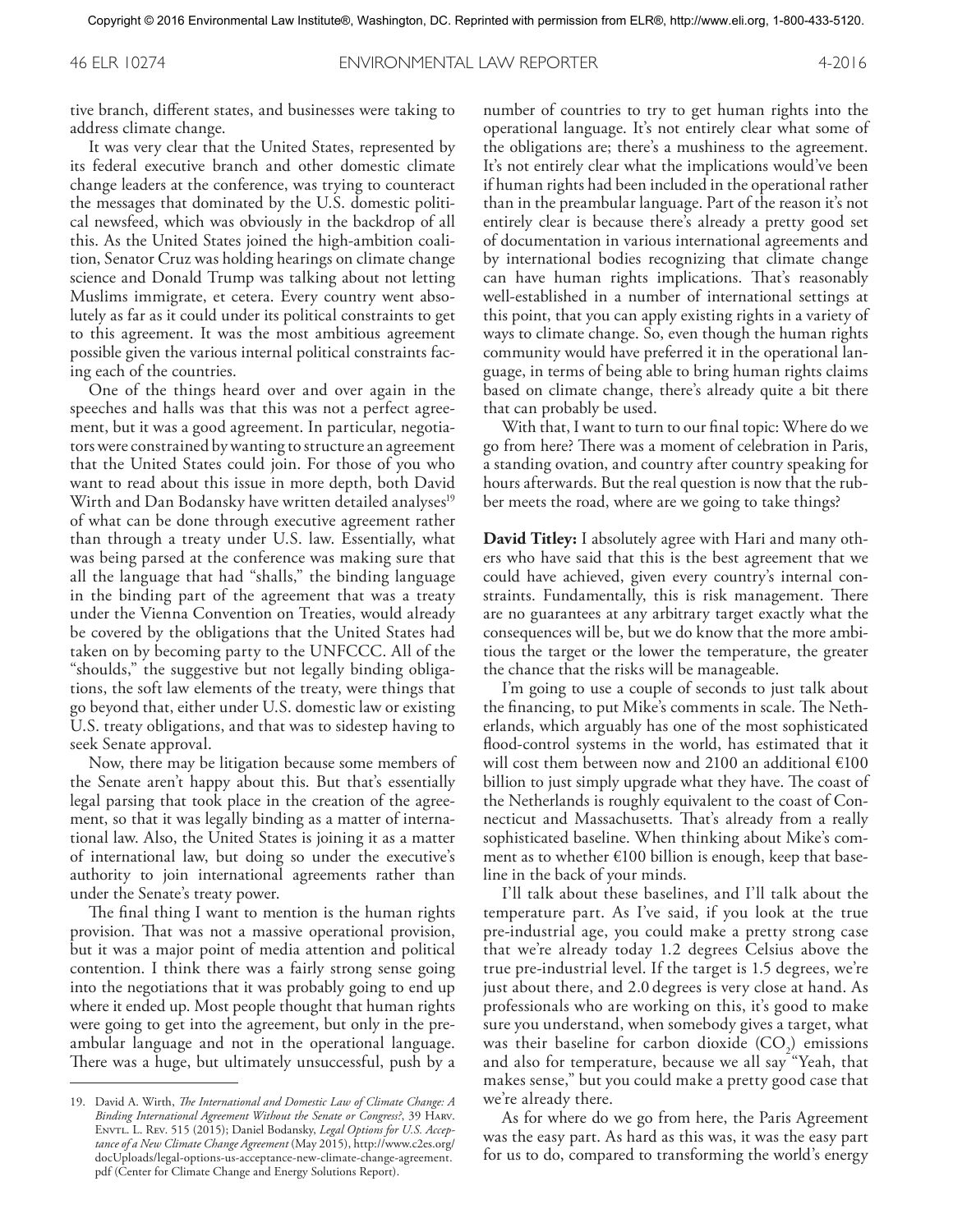system. It will transform anyway. The U.S. energy system was 100% wood 250 years ago. These transformations take typically multiple decades to a century. We need to figure out how to move the next transformation to non-carbonbased fuels in a matter of a few decades, not a leisurely stroll through the rest of the 21st century. That's going to be the big challenge, on the order of when President John F. Kennedy said go to the moon and come back safely inside of a decade. It's on that kind of order.

When President Kennedy said that, you could see in the U.S. budget that the appropriation for space exploration went from \$5 billion to \$50 billion. Later, it came back down again. We have yet to do anything like that kind of magnitude in figuring out how we can transition to different types of energy generation, energy storage, and energy management, then use that to help the rest of the world. That's our challenge. It's quite literally a moonshot-scale challenge.

**Jacqueline Peel:** I'd like to make three points. One is that, as Dave said, we've done the easy-hard part, which was getting an international agreement. In some sense, we don't need another international agreement now. We can improve on it through decisions of the COP to the UNFCCC to fill out the details of the Paris Agreement. It's an agreement that continues over time, that we can use as a basis for international action going forward.

The real action is going to have to be at the domestic level, because this agreement very firmly puts the obligations on countries to go through domestic processes on a regular basis that will look at what their contribution will be to the global response to climate change. In that respect, I want to say a few words about the developed countries outside the U.S. sphere. In the context of my own home country of Australia, a rich developed country with a fossil fuel-dependent economy, I think the Paris Agreement will be quite important in setting a long-term signal for what needs to be done in terms of domestic energy transition. One of the arguments that's also being put forward in Australian policy (as it is sometimes in the United States) is that we shouldn't do anything while the rest of the world is not acting. I think that argument no longer has legs after the Paris Agreement, and that will force smaller developed countries such as Australia, New Zealand, perhaps even Canada, to pick up the ball and run with it a bit more on their domestic climate change policy.

Before the Paris Agreement, a lot of us in the climate sphere would say nothing is happening at the international level, nothing will ever happen at the international level, and so we have to look at all of the multidimensional action that's going forward on climate change, e.g., at the state and sub-national level, by the private sector and NGOs. Now that we have the Paris Agreement, I don't think we need to change that perspective very much. We have something happening at the international level, but it's only going to be a small piece of the puzzle and we'll still be very reliant on other actors at the sub-national level,

corporations and civil society, to forward the actions and provide the momentum for greater ambition under this particular agreement.

The Paris Agreement itself doesn't speak much to those actors, but the decision of the COP that adopted the Paris Agreement says a lot more about the potential role of those actors. Particularly in the private sector, what has often been missing and has created a lot of uncertainty is some sense of where the world is going in terms of energy transition and whether there is international agreement on doing something about climate change. The 1.5-degree and 2-degree goals set clear boundaries that businesses at least can plan for on a longer-term horizon in terms of energy transition.

Finally, I want to speak about what's in the preamble of the Paris Agreement. There are a lot of concepts mentioned in there that have never made an appearance in an international climate agreement before. They include things like food security, ending hunger, eradicating poverty, a just transition in the workforce and ensuring that we have decent jobs for people, human rights and gender equality, climate justice, public awareness, participation and education, engagement of all levels of governments and actors, and sustainable lifestyles.

In general, what we've seen with the Paris Agreement and the process leading up to it is greater recognition of the need for integration across different international agendas. One of the reasons is that, while we are hopeful that we can do a good job on mitigation and reduce or even avoid the worst impacts of climate change, the reality is that we are going to be locked into some level of climate change and a lot of what's going to be occurring is adaptation or dealing with loss and damage. That's an activity that requires not just climate experts, it also requires disaster management experts and people who look at the human rights aspects or the development aspects. The Paris Agreement provides an indication of a greater sense of integration across those different international agendas than has been evident in the past, where the international climate regime was much more segregated from other areas of international law.

**Michael Gerrard:** As Jackie indicated, the principal action in the years going forward is going to be at the domestic level, not at the international level. Each country will undertake its implementation, its fulfillment of its pledges in accordance with its own domestic politics. China is working very hard to moderate its emissions, primarily because of the crisis they face is with killer air pollution in cities, as opposed to its international obligations. In the United States, almost all of you are environmental law professors who are all familiar with the Clean Power Plan (CPP), the principal U.S. measure in addition to the Corporate Average Fuel Economy Standards to move away from fossil fuels, and the litigation barrage that has been launched against it, and the political barrage that has been launched against it, and its vulnerability to the results of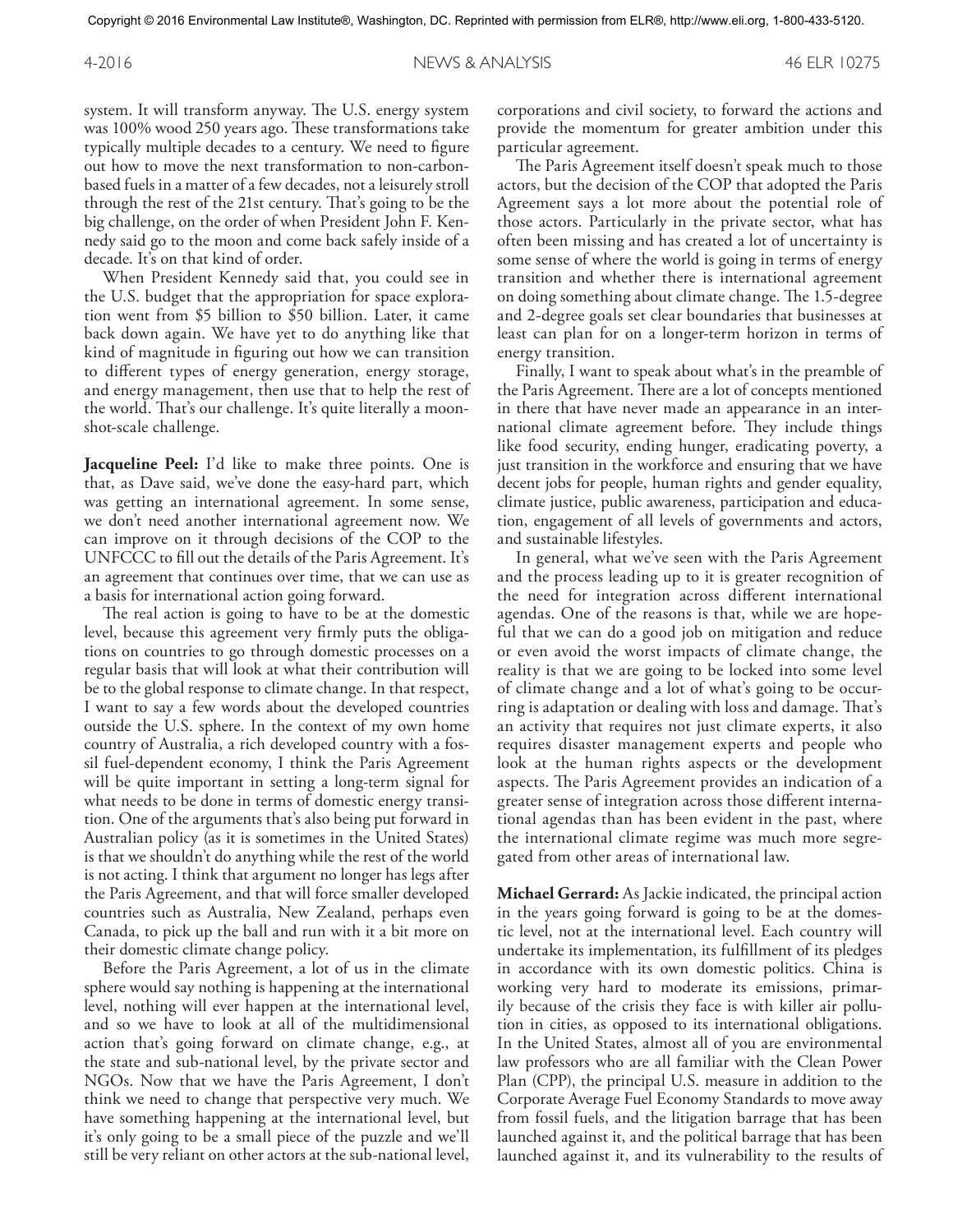the next presidential election. All of that is very much in play at the moment in the United States.

One provision that I want to highlight in the Paris Agreement is Article 4, Section 1, my favorite paragraph in the whole thing. "In order to achieve the long-term temperature goal," we talked about that, "parties aim to reach global peaking of greenhouse gas emissions as soon as possible," it doesn't say just when, but as soon as possible, "recognizing that peaking will take longer for developing country parties," again, that instance of differentiation, "and to undertake rapid reduction thereafter in accordance with the best available science."

Here's the phrase that I think is really important: "So as to achieve a balance between anthropogenic emissions by sources and removals by sinks of greenhouse gases in the second half of this century." Now, the sinks of course are mostly the forests and the oceans, but the amounts of greenhouse gases that are absorbed by these sinks are really small compared to the greenhouse gases that come from the emissions of fossil fuel. So, the only way you can achieve an equal amount of emissions going out and emissions being sucked back in would be basically to eliminate the use of fossil fuels—unless you can sequester them through carbon capturing and sequestration, which as we know is a technology that is sort of limping along, or engage in a massive air capture program, which is also a set of technologies that are now being developed but are nowhere near scale, plus massive reforestation.

All these things combined could give you a little flexibility to continue emitting fossil fuels, but the numbers, to keep within the temperature goals, don't add up unless you basically eliminate the use of fossil fuels. Even then, you have to get into the era of negative emissions, meaning you have to find some way to draw back the  $CO<sub>2</sub>$  through air capture of various devices that are very far away from commercial applications.

So, we have this wonderful aspiration in the agreement, and I think it accurately sets forth what the science says needs to be done. I don't know how many people have confidence that that will in fact be done, but this agreement is a good clear articulation. It may also have domestic legal implications in terms of securities disclosures if you're in the fossil fuel business, the Securities and Exchange Commission has guidance saying that there should be disclosure of international accords and their business impact, and here we have an international accord that's calling for the elimination of fossil fuel use. So, if you are a fossil fuel company, I think you have an obligation in your securities disclosures to talk about the implications if the international accord is actually carried out.

**Lisa Benjamin:** I have a couple of quick points on the next steps. First of all, the agreement has to be ratified and come into force, and it has a double trigger of 55 parties and 55% of global emissions. The international community is a little gun-shy about Kyoto, but actually this all has to be ratified by the parties before it comes into force.

My second point is that between 2015 and 2020, there will be the ad hoc working group on the Paris Agreement. There's not a lot of detail in the Paris Agreement itself. It is fairly short, 12-13 pages, so the details of the modalities of the committees and the mechanisms that have been established are going to have to be hammered out over the next four years without a lot of the international spotlight that was on the Paris negotiations. It's going to be an uphill battle to get all of these things agreed.

The third point I want to make is that I am not sure that the Paris Agreement has the force it needs to really counter existing market forces. There was language in early drafts that suggested subsidies for fossil fuels had to be eliminated. That language didn't make its way into the Paris Agreement. Maybe I should be more hopeful, but I'm a little pessimistic. There is an implementation and compliance mechanism and I was able to sit in on some of the negotiations for that. The details of that are extremely brief, which is what everybody anticipated because we didn't really know what the obligations would be in the Paris Agreement to be able to craft a compliance mechanism.

What's very interesting is that developing countries will be subject to an implementation and compliance committee in the climate regime for the first time in history. In order to help with that, the agreement establishes some important committees. The first is the capacity-building committee, which was argued for specifically by developing countries. The second interesting mechanism that has been established is on transparency—a capacity-building initiative on transparency. I think the transparency provisions are the strongest things we have in the Paris Agreement. In order to help developing countries that are not yet subject to the extensive reporting requirements that hopefully will be submitted, that initiative was established.

I have to put in a bit of a plug for the Kyoto Protocol since I sit on a committee underneath it. There are really useful reporting mechanisms that have been used under the Kyoto Protocol, including an expert review mechanism where experts review national communications and do in-country reviews. That is important expertise that has been built up under the Kyoto Protocol that should be built upon in what is essentially a process-based agreement, so there are some important lessons that can be learned from that.

Finally, just to mirror what others have said, I think this is really a high-stakes experiment on multilateral cooperation, and I hope it ends up being as ambitious as it should be.

**Hari Osofsky:** I'm going to wind up this third section by touching on two issues that have not been fully covered. The first is the U.S. INDC. The United States said that it intends to achieve an economywide target of reducing its greenhouse gas emissions by 26-28% below its 2005 level in 2025 and to make best efforts to reduce its emissions by 28%.20 The key political issue in the United States right

<sup>20.</sup> *United States—Intended Nationally Determined Contribution*, UNITED NAtions Framework Convention Climate Change, http://unfccc.int/fo-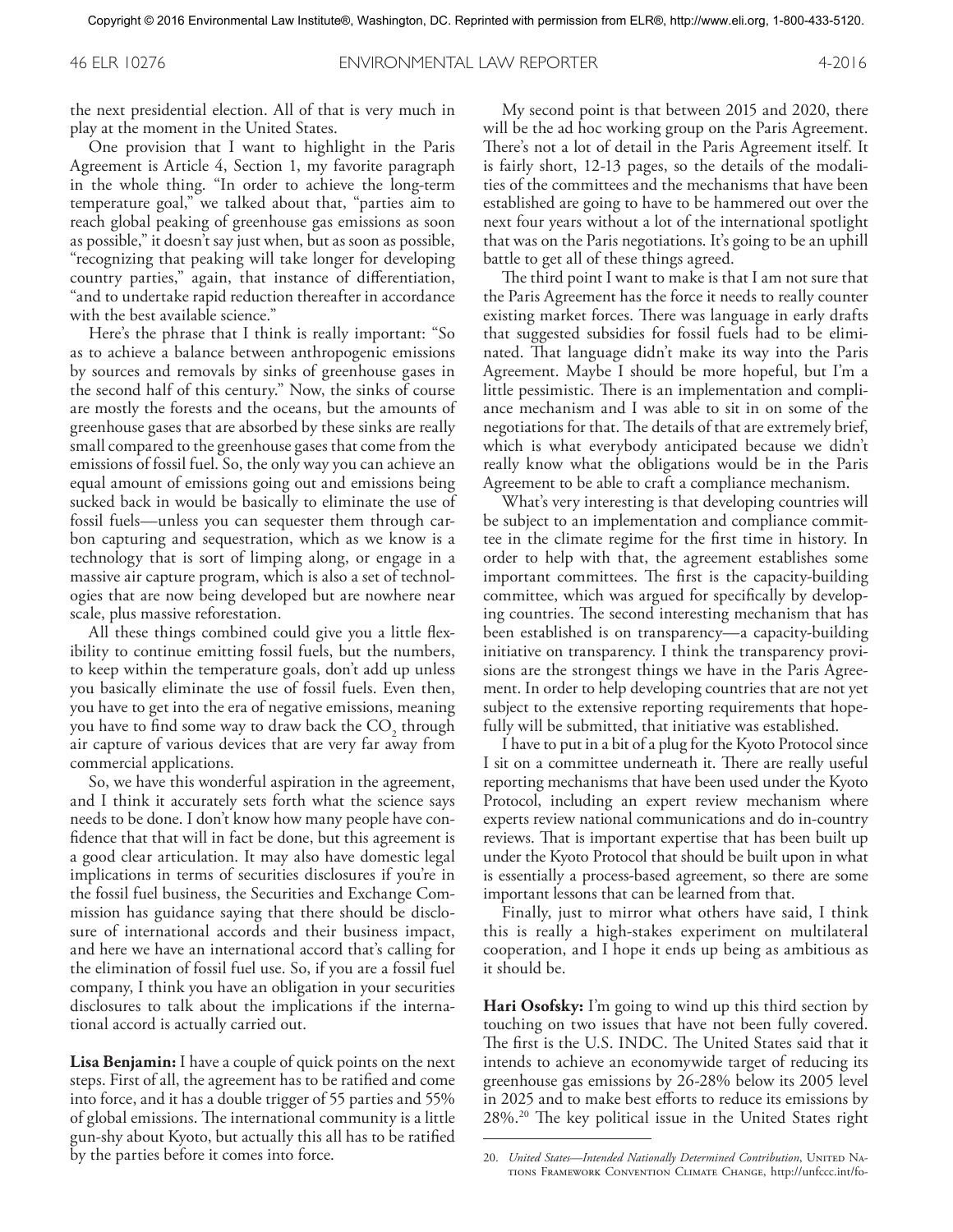now is how are we doing this. The United States divides things between regulatory actions it has completed since 2009, and things it's working on at this time.

Well, regarding the regulatory actions that it has completed, part of them involve the less controversial part of its *Massachusetts v. EPA*21 implementation—in other words, the actions it has been taking on transportation to reduce motor vehicle greenhouse gas emissions. There was a convergence of the federal government, California, and the auto industry that resulted in the joint U.S. Environmental Protection Agency (EPA) and National Highway Traffic Safety Administration regulation of fuel efficiency and tailpipe greenhouse gas emissions.<sup>22</sup> Moreover, car companies are ahead in meeting those targets<sup>23</sup> which, for the most part, are not particularly controversial and not as subject, I think, to the 2016 presidential election outcome as the electricity side of things (though low gas prices do not help the market for more efficient vehicles).<sup>24</sup>

But the power plant and automobile regulations are only a piece of the puzzle. The U.S. government has also done some things, for example, in the building sector that we don't hear a lot about because they're not as controversial,<sup>25</sup> as well as around chlorofluorocarbons, which, of course, are important because even though they're a small percentage of emissions, they have a very high impact in terms of warming potential.<sup>26</sup>

But even with these accomplishments, a key complexity for U.S. implementation involves domestic politics over power plant regulations. In particular, an important piece of the U.S. plan under its INDC involves these politics—the INDC lists five things, but one of the five things that is going to account for a good chunk of emissions are the regulations that they're imposing on new and existing power plants, and, in particular, the controversial CPP.27

Hannah Wiseman and I have a piece coming out where we're looking at some of the questions around regional implementation of the CPP.28 We hear a lot about the domestic politics over the CPP and those will be very influenced by the upcoming presidential election and the outcomes of pending court cases. The hope is that there are some industry and utility lock-ins between now and the election.

That being said, for the most part, even states that oppose the CPP are working toward implementation. One of the key things is finding ways of bringing together an environmental law regime based on cooperative federalism, where states implement federal standards, together with an energy law regime that is regionalized for the most part. Our energy markets are regionalized and energy governance is largely regionalized.29

While EPA recognized this in creating interstate implementation options under the CPP, the way it designed those options doesn't necessarily make it easy for the ways in which states cooperate, which everybody agrees will save money and is good, to align with existing regional energy markets and governance. That's a real challenge in implementation. It's very technical, it doesn't make for good sound bites, but it's an important piece of the implementation puzzle.<sup>30</sup>

The final thing I want to address is to pick up on what others were saying about corporate energy transition. Jackie and I, together with my corporate law colleague, at Minnesota, have just obtained a grant from the Australian government to work on corporate energy transition. Corporate energy transition has a lot of different pieces. There's the investment financing transition that needs to happen, and there is the asset transition that needs to happen. It's about companies like Best Buy and Target shifting what they do, not just about utilities and energy companies shifting what they do, and it's also about what is needed to help investment transition.

Something we find quite promising are the changes to securities law going on around the sharing economy and the promise that that might help foster more clean energy investment. One of the topics that came up a lot with economists during the Paris negotiations in the Blue Zone event was that when you get beyond just the developed countries and you start thinking about financing around energy transition, it's important to remember that a lot of that is going to be public financing, not corporate financing. So, some of these entities like the World Bank are playing a key role in what our energy transition looks like moving forward, and that transition is a key point in how close we get to meeting the ambitions of this agreement.

cus/indc\_portal/items/8766.php.

<sup>549</sup> U.S. 497, 37 ELR 20075 (2007).

<sup>22.</sup> EPA Reports: Automakers Beat Greenhouse Gas Emissions Standards for Third Straight Year, Dec.16, 2015, http://yosemite.epa.gov/opa/admpress. nsf/7ebdf4d0b217978b852573590040443a/bd39fd8e80dd703585257f1d 006040fe!OpenDocument.

<sup>23.</sup> John Lippert & Jeff Plungis, *With \$1.68-a-Gallon Gas, America's Big MPG Goals Are in Trouble*, Bloomberg Business, Jan. 12, 2016, http://www. bloomberg.com/news/articles/2016-01-12/automakers-regulators-debatefuel-economy-as-gas-prices-fall.

<sup>24.</sup> EPA Reports: Automakers Beat Greenhouse Gas Emissions Standards for Third Straight Year, Dec.16, 2015, http://yosemite.epa.gov/opa/admpress. nsf/7ebdf4d0b217978b852573590040443a/bd39fd8e80dd703585257f1d 006040fe!OpenDocument. While opposition exists to these standards, the controversy over them is much less than over stationary source regulation, such as the Clean Power Plan.

<sup>25.</sup> For an example of the Obama Administration's latest efforts under the President's Better Buildings Program, see Press Release, White House, Fact Sheet: Cities, Utilities, and Businesses Commit to Unlocking Access to Energy Data for Building Owners and Improving Energy Efficiency, Jan. 29, 2016, https://www.whitehouse.gov/the-press-office/2016/01/29/ fact-sheet-cities-utilities-and-businesses-commit-unlocking-access.

<sup>26.</sup> U.S. Dept. State, The Montreal Protocol on Substances That Deplete the Ozone Layer, http://www.state.gov/e/oes/eqt/chemicalpollution/83007. htm. For analyses of the Montreal Protocol's role in addressing climate change, see Guus J.M. Velders et al., *The Importance of the Montreal Protocol in Protecting Climate*, 104 PNAS 4814 (2007); Mark W. Roberts & Peter M. Grabiel, *A Window of Opportunity: Combating Climate Change by Amending the Montreal Protocol to Regulate the Production and Consumption of HFCs and ODS Banks*, 22 Geo. Int'l Envtl. L. Rev. 99 (2009).

<sup>27.</sup> *See United States—Intended Nationally Determined Contribution*, *supra* note 21.

<sup>28.</sup> Hari M. Osofsky & Hannah J. Wiseman, *Regional Energy Governance of U.S. Carbon Emissions*, \_\_ Ecol. L.Q. \_\_ (forthcoming 2016).

<sup>29.</sup> *Id.* 30. *Id.*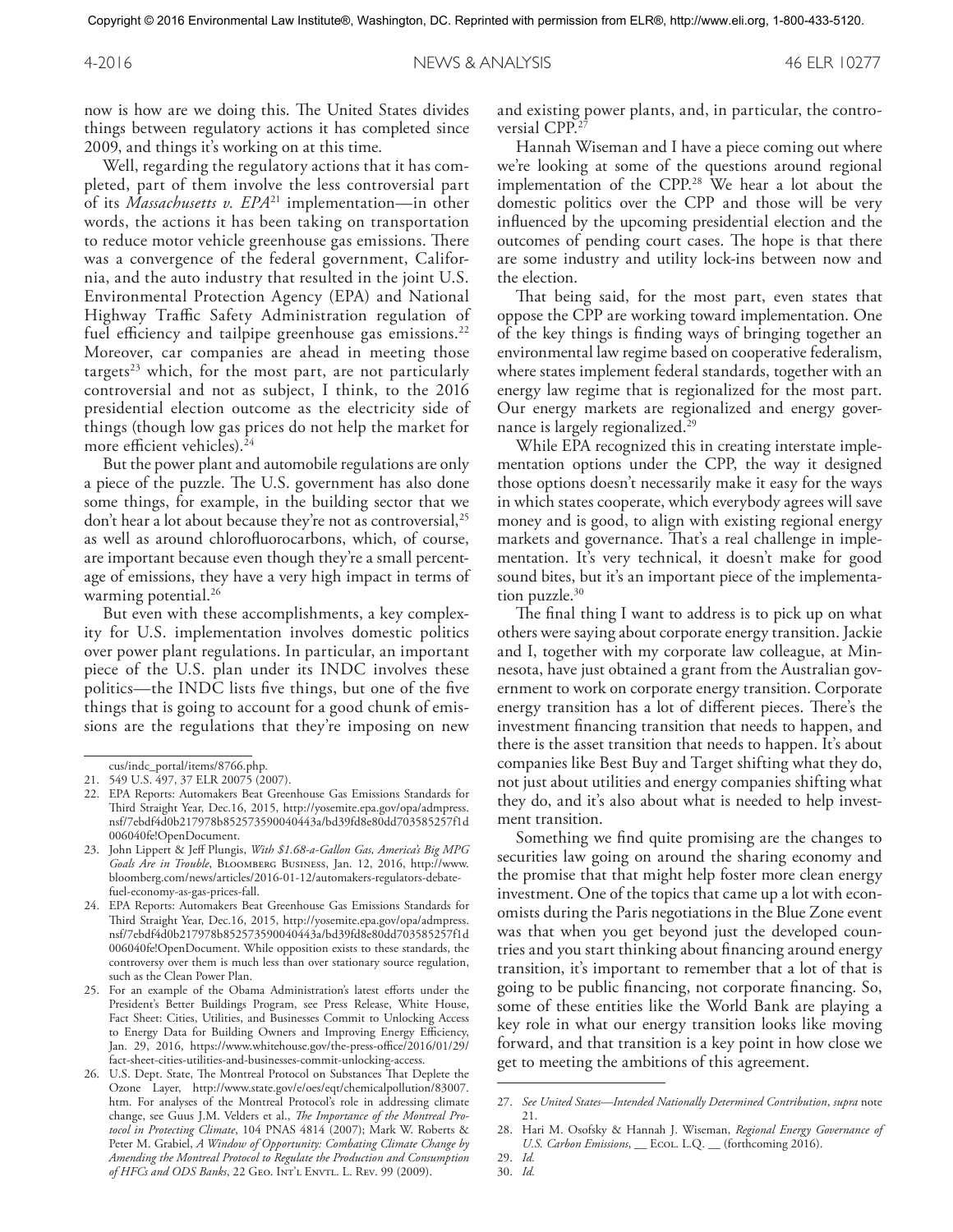46 ELR 10278 ENVIRONMENTAL LAW REPORTER 4-2016

**Audience Member:** One thing Jackie discussed that was particularly important related to the action that's taking place at the local level. There are communities all over the world that established zero-carbon programs and objectives, including communities in European countries and in California and New York. Action is also being taken in the corporate world. For example, I believe Microsoft has an internal carbon trading system; each of its divisions is charged with paying the carbon price for its operations. Those payments are put into a fund for energy efficiency and renewable energy. I think that's extraordinary. Other corporations are following that lead.

Another thing I'm seeing is action taken by oil-producing countries. For example, Abu Dhabi, which I believe is the third largest oil-producing country, is doing a fabulous job in helping developing countries in establishing renewable energy. I have students from Saudi Arabia and Kuwait sent here to learn how to establish renewable energy companies.

**Hari Osofsky:** I agree that there are exciting things being done both by sub-national governments and by corporations, and a good chunk of my scholarly work over the past decade has focused on that and in particular on cities. There is a big challenge around cities, though, which is that action by them has to be scaled up. So, when you look at the number of cities making commitments, whether it's under the Mayors' Agreement in the U.S. context<sup>31</sup> or whether it's under the Compact of Mayors that was created in 2014,<sup>32</sup> you see wonderful commitments and wonderful actions by a number of cities and sub-national actors.

But one of the challenges when you look at it globally is that a lot of major cities are in metro regions, and there tends to be a lot of focus on actions by center cities, but not on those by the smaller suburbs that surround them, and there isn't a lot of differentiation in giving models to different types of suburbs for how to do things. There's important work to be done. Something I push for in my work on how to scale up local climate change is the need to create models for different kinds of cities for how they can get the win-wins and do more, because we need more cities to do more to get us to the goal. Cities represent 70% of global emissions, but we need more work to be done in the suburbs also.<sup>33</sup>

Another of the challenges is that different networks have different toolkits and different standards that cities have to meet. So, what happens is that a city that wants to be ambitious ends up having to waste a ton of time showing things, and then there's the question of whether they're measuring and reporting using the same metrics so that they can be compared.<sup>34</sup> Efforts are being made to make this better, but we're not all the way there yet. I agree that there are wonderful steps being taken. I'm not necessarily doom-and-gloom, and I don't think others are either, but we have a long way to go. We need to celebrate Paris and then we need to roll up our sleeves and really figure out how we start to do the various things we need to do to scale up to reduce the ambition gap.

**Michael Gerrard:** I'm a little closer to gloom-and-doom. Yes, there's a huge amount going on at the state and municipal levels, much of which the national governments are taking credit for when they report on their compliance with the INDCs. The question, as Hari says, is does it add up to enough? We don't necessarily have the uniform reporting system that will allow us to quantify what the goal will add up to. But notwithstanding all of that, The Bahamas, the Marshall Islands, and all these other countries are in grave danger and that will continue to be the case.

**David Titley:** When I talk about this, I tell people to prepare for catastrophic success. At some (probably unpredictable) point in the future, we will reach a so-called tipping point and the public will demand action on climate change and transforming our energy system. When that moment arrives, we need to have policies and programs ready to implement, as these windows of opportunity do not stay open forever. Unfortunately, we're not there yet. I watch the topline metrics and they're pretty depressing. The topline metrics of  $CO<sub>2</sub>$  emissions growth has been pretty much unchanged. That curve is going to have to bend down substantially and quickly in order to meet the 1.5 degrees Celsius goal. That's just physics.

It's great that we've run the first 100 yards of the marathon in good time, but we've got a long way to go. Congress is key. As I mentioned earlier, I recently testified before the Senate, and let me tell you, it's La-la Land. Congress is key because they can either be a headwind or a tailwind on this issue. Right now, they're a headwind. That doesn't mean people can't still accomplish stuff. I personally think the administration has done pretty well given the congressional environment, but the fact is that if we want real change in this country, Congress has to be part of it. Right now, they're not part of that change. I would be much more optimistic if they became part of it.

**Audience Member:** We've seen more public acceptance of climate science over the past few years, but we need something we can do about it. Everybody is celebrating, "We've done it," based on headlines where we've got this historic international climate change agreement. But there's not a word about actually changing anything in the United States as a result of this historic agreement. Even people who accept the climate science think that now we're all

<sup>31.</sup> Mayors Climate Prot. Ctr., *About the Mayors Climate Protection Center*, U.S. Conference of Mayors, http://www.usmayors.org/climateprotection/ about.htm, *archived at* http://perma.cc/5ZZC-98KL.

<sup>32.</sup> Compact of Mayors Launched at UN Climate Summit, INT'L INST. FOR Sustainable Dev. (Sept. 23, 2014), http://climate-l.iisd.org/news/ compact-of-mayors-launched-at-un-climate-summit/.

<sup>33.</sup> Hari M. Osofsky, *Rethinking the Geography of Local Climate Action: Multi-Level Network Participation in Metropolitan Regions*, 2015 Utah L. Rev. 173; Hari M. Osofsky, *Suburban Climate Change Efforts: Possibilities for Small and Nimble Cities Participating in State, Regional, National, and Inter*national Networks, 22 CORNELL J. L. & PUB. POL'Y 35 (2012).

<sup>34.</sup> Osofsky, *Rethinking the Geography of Local Climate Action*, *supra* note 33; Osofsky, *Suburban Climate Change Efforts*, *supra* note 33.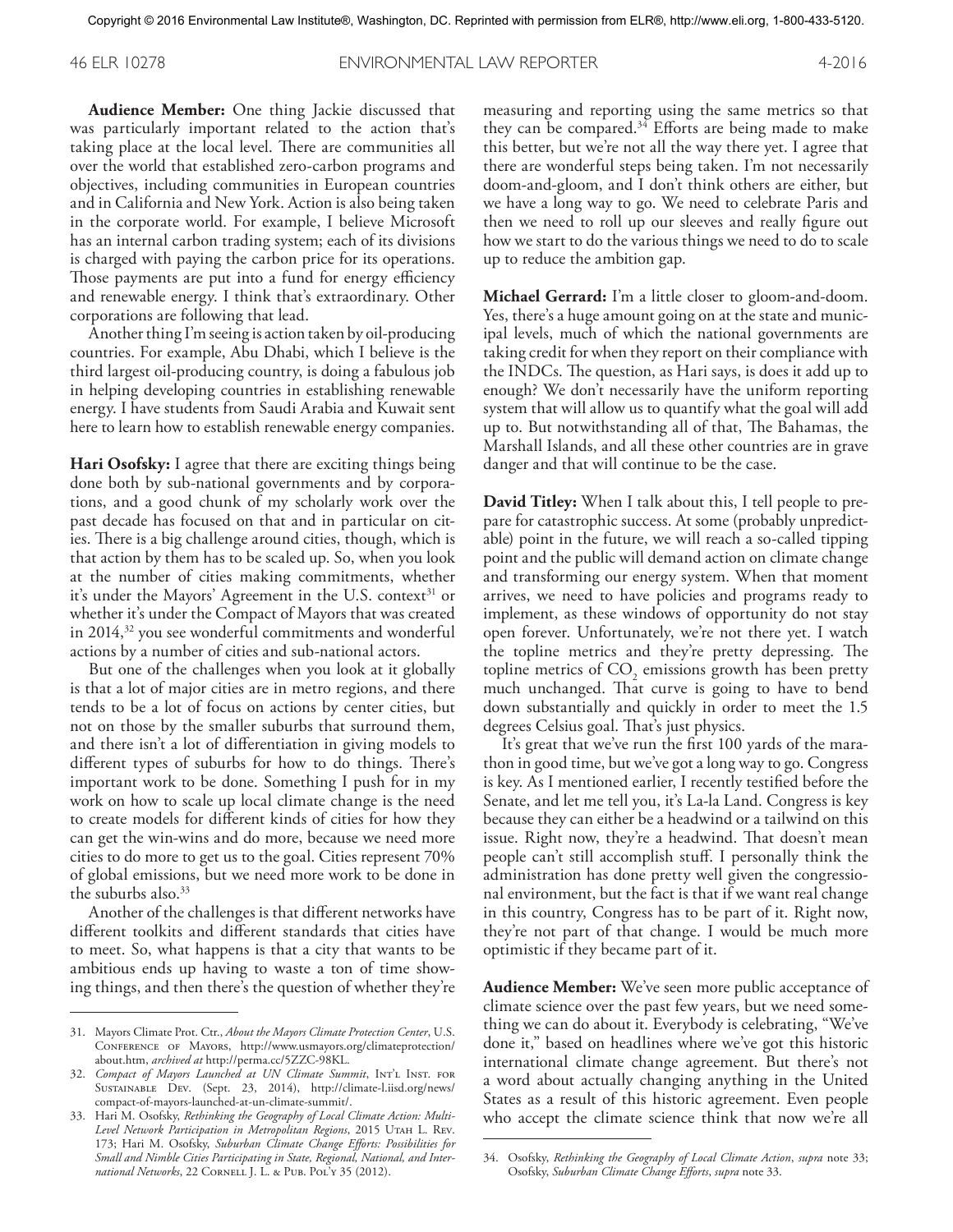good because of the Paris Agreement; we've taken care of the problem. So, I guess my question to you is whether the Paris Agreement is going to turn out to be a step forward or a step backward.

**Hari Osofsky:** Before we address that, I'm going to take our last two comments because I want to make sure we have time to hear from everybody in the audience. Then we'll let panelists wrap up collectively.

**Audience Member:** I'm curious to know more about NGOs' effect on the development and relative effect of the Paris Agreement versus other treaties.

**Audience Member:** I'm curious whether you understood the agreement to provide that the INDCs would become more stringent every five years.

**Michael Gerrard:** I think that Paris was a step forward. It was not a great leap forward, but I think it was a step forward to the extent we have rational argumentation going on, although that is happening to only a limited extent in Congress. But to the extent that we have any rational argumentation, I think the Paris Agreement goes a long way to take away the argument that the United States shouldn't have to go it alone, where we can see that China, for example, has already taken on commitments to control its emissions.

I mentioned the relevance of the securities disclosure. I think the agreement is also relevant to the kinds of disclosures that need to be made under the National Environmental Policy Act.<sup>35</sup> I think the Paris Agreement is generally helpful and at least establishes that there is hope. There is a possibility that it might work. I think it's a net mild positive.

**Lisa Benjamin:** I like George Monbiot's blog entry for Dec. 15, 2015, at *The Guardian*'s website*.* He said, "By comparison to what it could've been, it's a miracle. By comparison to what it should've been, it's a disaster."36 That encapsulates the Paris Agreement for me. Unless you're in there trying to fight for word after word and lines of text, it's so difficult to understand how challenging it is to get positions agreed to because of countries' conflicting economic and political considerations. I'm very sympathetic with the position that we ended up with in Paris even though it's not sufficient. It's much better than it could have been.

We've come out of 20 years of bitter, sometimes acrimonious, climate negotiations. The atmosphere has almost been poisonous in some of these rooms, so I think there was a collective goodwill to get something done at Paris. That something was not enough from my perspective, but I think it is positive. I agree that the fanfare seemed overdone. I was a little surprised when I read the agreement after all the fanfare, but I think people were just relieved that something was actually agreed to.

**Jacqueline Peel:** One of the audience questions was whether the Paris Agreement is a victim of its own success. That's an interesting perspective, and certainly the way it played out in the media, it did seem that the whole problem is considered solved. An important part of sessions like this and the academy in general in talking about the Paris Agreement is to communicate that the international agreement is just the start of a process that depends very heavily on domestic actions, and that the impetus will fall on domestic governments, legislatures, sub-national governments, and other actors to take this forward. That's an important message to keep repeating in respect to the Paris Agreement, that it's not all solved, it's just the international part that has achieved some progress.

There was a question about the progressive aspects of the NDC provision. I can't speak to the trickier question about whether that's outside the scope of U.S. executive authority, but the language that's in the agreement is pretty soft. Each party's successive NDC will represent a progression beyond the party's then-current NDC and be reflective of its highest possible ambition, reflective of common but differentiated responsibilities and respective capabilities in the light of different national circumstances. That's a provision in Article 4.3 and you couple that with the Agreement's stocktaking process that says you should be doing regular global reviews of NDCs and their adequacy, and looking at this in the light of science and equity concerns.

You could go back to the UNFCCC in 1992 to which the United States is a party. That has language about developed countries taking the lead and pursuing progressive contributions to reducing emissions. I don't know that this language (in the Paris Agreement) is so revolutionary that it's significantly different from what we've had before except that it does express some kind of no backsliding principle, that you can't do worse than you were doing before.

**David Titley:** Hari was in Paris, so she can comment on the effect of the NGOs. What I saw in Copenhagen, Cancun, and Durban was that many of the fights start up well before and the fights are for access, about what is the color of your ID badge that gets you into the building and where in the building you can go, how much you can get in, literally, real-time access to U.S. Special Envoy for Climate Change Todd Stern or Todd Stern's assistant. NGOs worked very hard to get their people placed so that they could have that kind of access in addition to all the media things that the people do. That's what I saw at previous COPs.

The question as to whether the Paris Agreement is a step forward or a step backward—that's interesting. The general public's interest in climate is so low. I'm not sure people will remember Paris except those who work on it here. A few months from now, most people will be on to *American Idol* last season or whatever the things are that people

<sup>35.</sup> 42 U.S.C. §§4321-4370f, ELR Stat. NEPA §§2-209.

<sup>36.</sup> George Monbiot, *Cop-Out*, GUARDIAN, Dec. 15, 2015, http://www.monbiot.com/2015/12/15/cop-out/.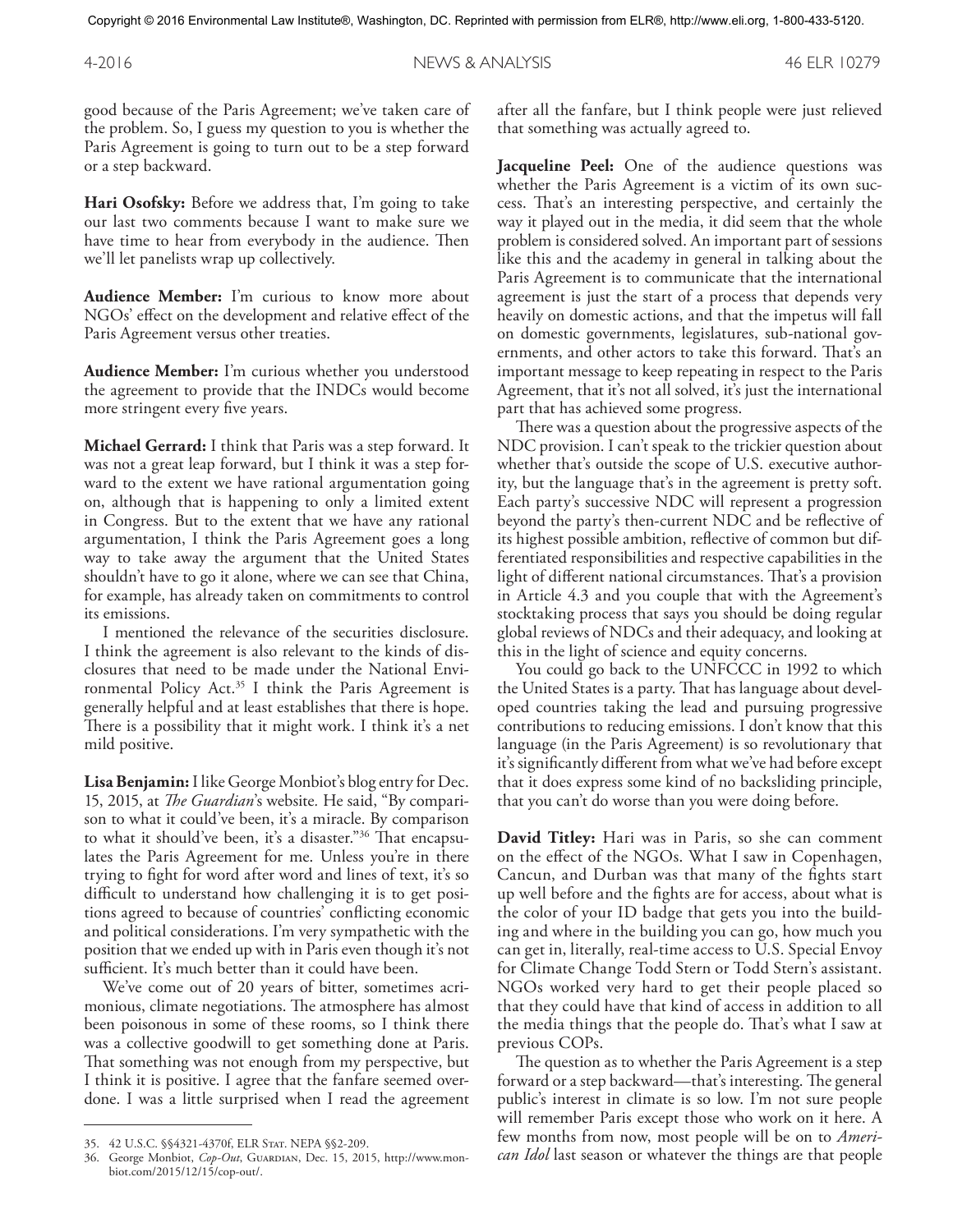worry about nowadays. I would say that the agreement is a net positive. Many people were worried that it was going to be another disaster like Copenhagen or worse, and it wasn't. At least there's some degree of international will to tackle the problem. It's necessary, but far from sufficient.

I said earlier that now is when the hard work begins and many people have used similar phraseology, but at least this is a better conversation to have than, "We can't even agree if the climate is changing, let alone what to do about it." Or an approach of every person for themselves, the argument that "Why should America do anything when X isn't going to do anything?" I am a glass-half-full person. Is the Paris Agreement everything? No. Is it for all the things we've talked about here? It is. It's interesting that one person says we're too gloom-and-doom and then the next person says we're too Pollyannish.

**Hari Osofsky:** A few questions were directed at me throughout. I'll try to address them. On the BINGO question, there are nine constituency groups under the UNFCCC. The BINGO constituency group is one of the nine. There are also environmental NGOs, trade union NGOs, indigenous peoples' organizations, local government and municipal authorities, research-oriented and independent organizations, youth NGOs, faith-based NGOs, gender-based NGOs.<sup>37</sup> These constituency groups have official points during the negotiations when they are allowed to present. For example, at the very end of the final night, after all the state parties had spoken at about midnight, they let each of the constituency groups make a statement. They came up with common statements, but one of the more interesting moments was when the youth NGOs started a chant and the women representing them stood up and said what a disaster the agreement was. They can be quite colorful.

There were a lot of complaints about access from civil society groups. Each day, the constituency groups had a briefing. There were points where they got to officially meet with Christiana Figueres, executive secretary of the UNFCCC, and Manuel Pulgar-Vidal, the former president of the COP. During those meetings, one of the complaints concerned access. In response to those complaints, in one of the Comité de Paris meetings, Manuel Pulgar-Vidal, Minister of the Environment of Peru in addition to the former president of the COP, used his floor time to represent some of those concerns. In doing so, he said, "I promised them I would convey their concerns." So, sometimes it gets conveyed on the floor in a formal way. There were various formal ways constituency groups could convey things.

However, most of what happened that was important wasn't done in formal moments; it was done through back channels. Representatives of business groups may be on national delegations, so they had influence that way. It's also about their personal contacts to people who were on the delegations; they were passing notes into the delegations for the negotiations. A lot of it was happening informally.

The second question is the tricky part: whether the Paris Agreement is exceeding the president's authority to make an agreement without the advice and consent of the Senate. My answer is no. The agreement was carefully designed not to exceed that authority. The State Department lawyers and negotiators put a great deal of effort into making sure that the Paris Agreement could be treated as an executive agreement under domestic law. That's part of why there was a crisis at the very end where, all week, the agreement read "should" and then it read "shall." The United States couldn't agree to the language if it said "shall" because the State Department lawyers knew they couldn't get it through.

All that language around emissions targets is soft. It's intentionally soft so that it doesn't exceed current U.S. commitments. Remember, any treaty we join, we can also unjoin. Even if we become party to the Paris Agreement, that doesn't mean we cannot later be *not* party to the agreement. Future administrations aren't bound to maintain the same treaty obligations; they can withdraw from treaties under their terms. I certainly hope that isn't the outcome with respect to the Paris Agreement.

Finally, on the question of the agreement being a victim of its success, I largely agree with everybody else on this point. I think this was so much more successful than what has happened for many years. That's why I made the reference to the hundred yards not being very fast. It is a moment that we can celebrate, when you finally make progress at an international level that previously seemed so impossible. A lot of people talked in their speeches about the progress it represented for multilateralism. I think that's right. It was an exciting moment in multilateralism. They had almost 200 countries standing up and saying: We support this. It doesn't reflect what we want completely, but there's enough there and we will compromise.

One thing that was really interesting was when the president of the COP, Laurent Fabius, said, as they moved into the final set of negotiations, "We're going to have an indaba of solutions." An indaba is a concept that came out of the Durban COP, drawing from Zulu and Xhosa traditions, and involves creating a forum in which all views are represented with a focus on seeking common ground. Numerous indaba were held during the Paris COP to try to move the negotiations forward on various key issues. But for the final indaba of solutions, President Fabius told negotiators that they were no longer allowed to state positions; they were only allowed to propose compromises. President Fabius worked hard to get the countries to move beyond stating the same concerns over and over again, and to focus on getting to an agreement.

Is the Paris Agreement enough? Of course not. Is there a huge gap? Yes. Is this a major problem that there's a huge gap? Of course. And is it enough on the local radar screen? No. If you just look at Facebook as a barometer of this, the extent to which terrorist attacks, for example,

<sup>37.</sup> UNFCCC, Non-Governmental Organization Constituencies, https:// unfccc.int/files/parties\_and\_observers/ngo/application/pdf/constituency\_ 2011\_english.pdf.